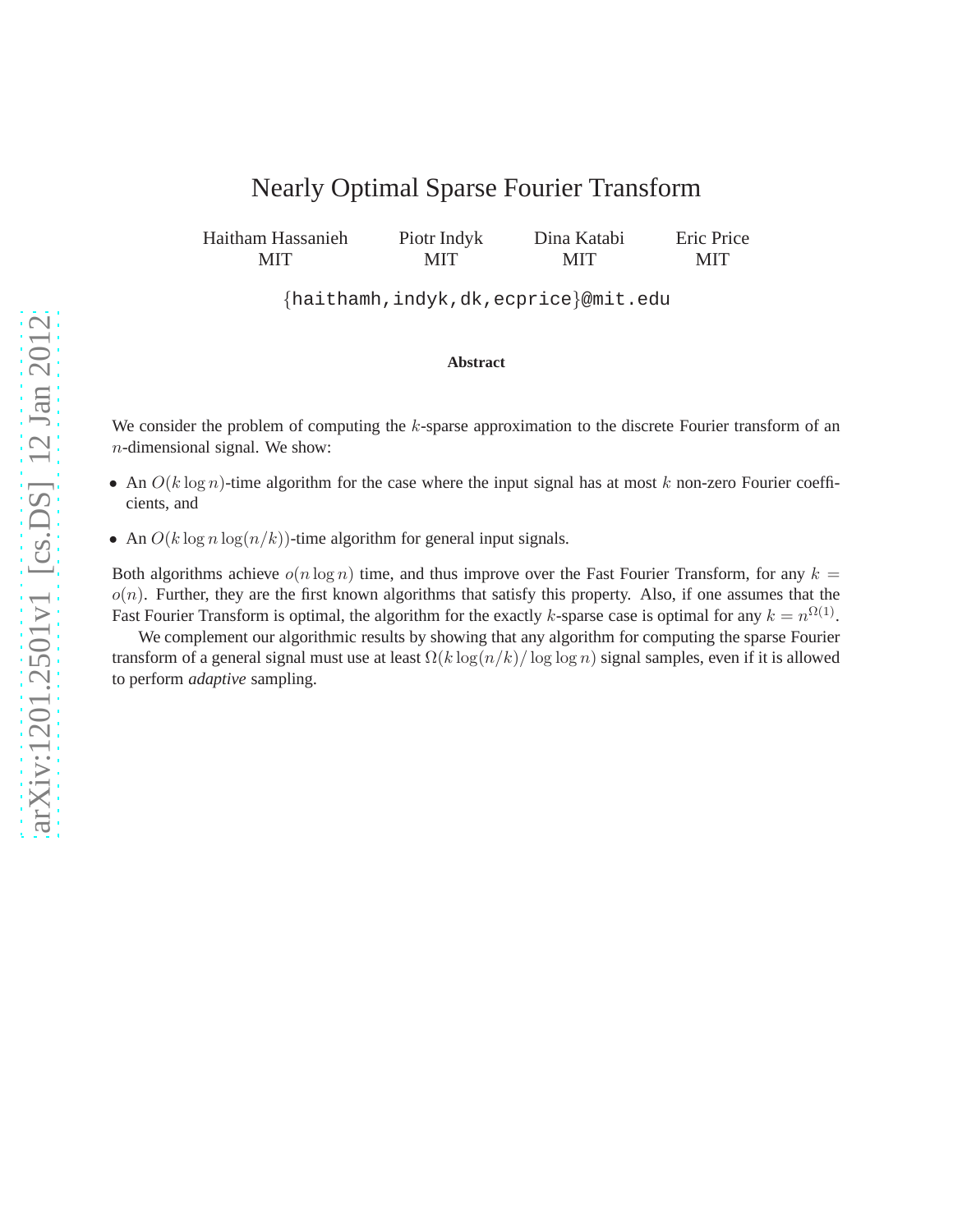## **1 Introduction**

The discrete Fourier transform (DFT) is one of the most important and widely used computational tasks. Its applications are broad and include signal processing, communications, and audio/image/video compression. Hence, fast algorithms for DFT are highly valuable. Currently, the fastest such algorithm is the Fast Fourier Transform (FFT), which computes the DFT of an *n*-dimensional signal in  $O(n \log n)$  time. The existence of DFT algorithms faster than FFT is one of the central questions in the theory of algorithms.

A general algorithm for computing the exact DFT must take time at least proportional to its output size, i.e.,  $\Omega(n)$ . In many applications, however, most of the Fourier coefficients of a signal are small or equal to zero, i.e., the output of the DFT is (approximately) *sparse*. This is the case for video signals, where a typical 8x8 block in a video frame has on average 7 non-negligible frequency coefficients (i.e., 89% of the coefficients are negligible) [\[CGX96\]](#page-25-0). Images and audio data are equally sparse. This sparsity provides the rationale underlying compression schemes such as MPEG and JPEG. Other sparse signals appear in computational learning theory [\[KM91,](#page-26-0) [LMN93\]](#page-26-1), analysis of Boolean functions [\[KKL88,](#page-26-2) [O'D08\]](#page-26-3), multi-scale analysis [\[DRZ07\]](#page-25-1), compressed sensing [\[Don06,](#page-25-2) [CRT06\]](#page-25-3), similarity search in databases [\[AFS93\]](#page-25-4), spectrum sensing for wideband channels [\[LVS11\]](#page-26-4), and datacenter monitoring [\[MNL10\]](#page-26-5).

For sparse signals, the  $\Omega(n)$  lower bound for the complexity of DFT no longer applies. If a signal has a small number k of non-zero Fourier coefficients – the *exactly* k*-sparse* case – the output of the Fourier transform can be represented succinctly using only k coefficients. Hence, for such signals, one may hope for a DFT algorithm whose runtime is sublinear in the signal size, n. Even for a general n-dimensional signal x – the *general case* – one can find an algorithm that computes the best *k-sparse approximation* of its Fourier transform,  $\hat{x}$ , in sublinear time. The goal of such an algorithm is to compute an approximation vector  $\hat{x}'$  that satisfies the following  $\ell_2/\ell_2$  *guarantee*:

<span id="page-1-1"></span>
$$
\|\widehat{x} - \widehat{x}'\|_2 \le C \min_{k \text{-sparse } y} \|\widehat{x} - y\|_2,\tag{1}
$$

where  $C$  is some approximation factor and the minimization is over  $k$ -sparse signals.

The past two decades have witnessed significant advances in sublinear sparse Fourier algorithms. The first such algorithm (for the Hadamard transform) appeared in [\[KM91\]](#page-26-0) (building on [\[GL89\]](#page-26-6)). Since then, several sublinear sparse Fourier algorithms for complex inputs were discovered [\[Man92,](#page-26-7) [GGI](#page-26-8)+02, [AGS03,](#page-25-5) [GMS05,](#page-26-9) [Iwe10,](#page-26-10) [Aka10,](#page-25-6) [HIKP12\]](#page-26-11). These algorithms provide<sup>[1](#page-1-0)</sup> the guarantee in Equation  $(1)$ .<sup>[2](#page-1-2)</sup>

The main value of these algorithms is that they outperform FFT's runtime for sparse signals. For very sparse signals, the fastest algorithm is due to [\[GMS05\]](#page-26-9) and has  $O(k \log^c(n) \log(n/k))$  runtime, for some<sup>[3](#page-1-3)</sup>  $c > 2$ . This algorithm outperforms FFT for any k smaller than  $\Theta(n/\log^a n)$  for some  $a > 1$ . For less sparse signals, the fastest algorithm is due to [\[HIKP12\]](#page-26-11), and has  $O(\sqrt{nk} \log^{3/2} n)$  runtime. This algorithm outperforms FFT for any k smaller than  $\Theta(n/\log n)$ .

Despite impressive progress on sparse DFT, the state of the art suffers from two main limitations:

- 1. None of the existing algorithms improves over FFT's runtime for the whole range of sparse signals, i.e.,  $k = o(n)$ .
- 2. Most of the aforementioned algorithms are quite complex, and suffer from large "big-Oh" constants (the algorithm of  $[HIKP12]$  is an exception, albeit with running time that is polynomial in n).

<span id="page-1-0"></span><sup>&</sup>lt;sup>1</sup>The algorithm of [\[Man92\]](#page-26-7), as stated in the paper, addresses only the exactly  $k$ -sparse case. However, it can be extended to the general case using relatively standard techniques.

<span id="page-1-2"></span><sup>&</sup>lt;sup>2</sup>All of the above algorithms, as well as the algorithms in this paper, need to make some assumption about the precision of the input; otherwise, the right-hand-side of the expression in Equation [\(1\)](#page-1-1) contains an additional additive term. See Preliminaries for more details.

<span id="page-1-3"></span><sup>&</sup>lt;sup>3</sup>The paper does not estimate the exact value of c. We estimate that  $c \approx 3$ .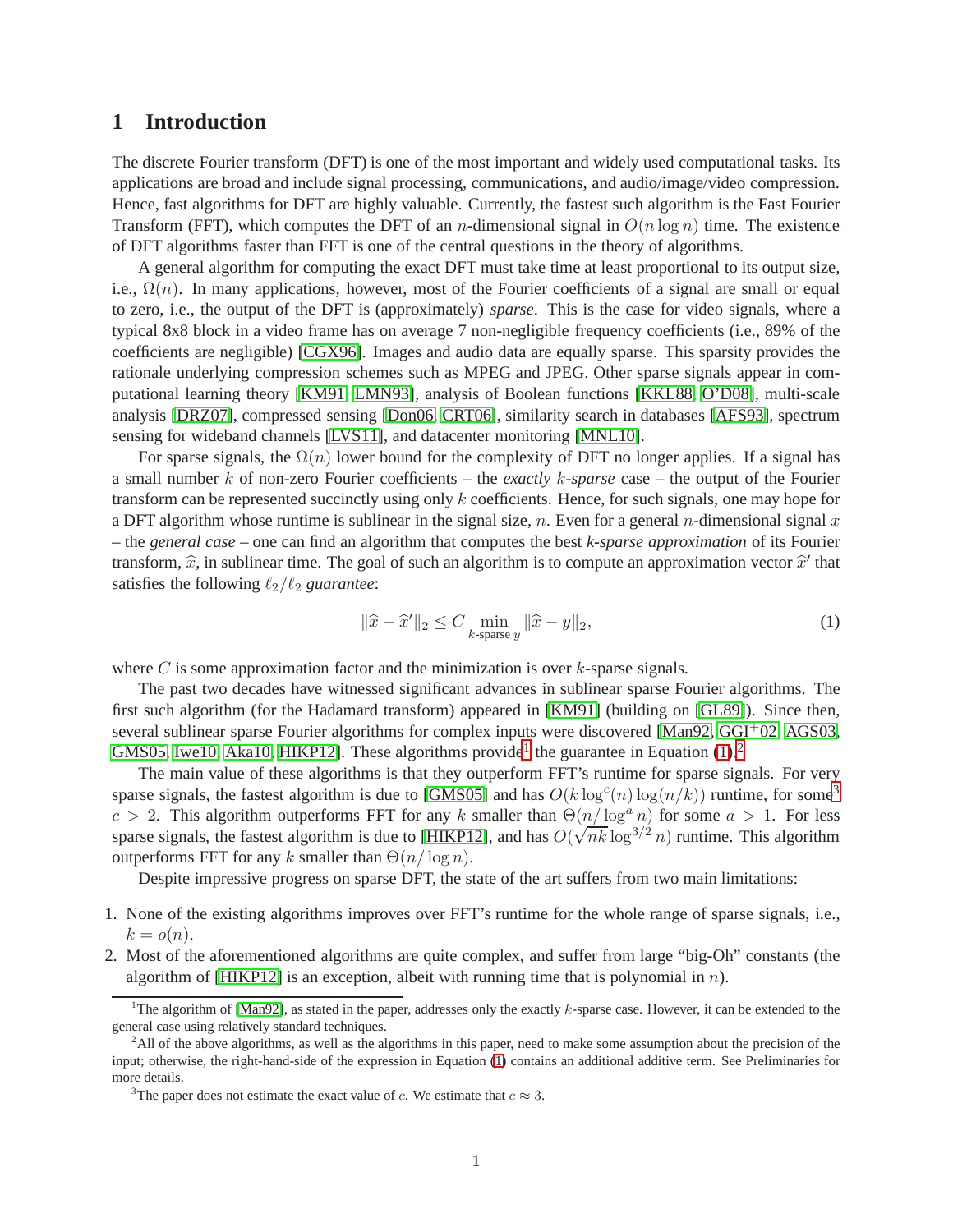**Results.** In this paper, we address these limitations by presenting two new algorithms for the sparse Fourier transform. Assume that the length  $n$  of the input signal is a power of 2. We show:

- An  $O(k \log n)$ -time algorithm for the exactly k-sparse case, and
- An  $O(k \log n \log(n/k))$ -time algorithm for the general case.

The key property of both algorithms is their ability to achieve  $o(n \log n)$  time, and thus improve over the FFT, for *any*  $k = o(n)$ . These algorithms are the first known algorithms that satisfy this property. Moreover, if one assume that FFT is optimal and hence DFT cannot be solved in less than  $O(n \log n)$  time, the algorithm for the exactly k-sparse case is *optimal*<sup>[4](#page-2-0)</sup> as long as  $k = n^{\Omega(1)}$ . Under the same assumption, the result for the general case is at most one  $\log \log n$  factor away from the optimal runtime for the case of "large" sparsity  $k = n/\log^{O(1)} n$ .

Furthermore, our algorithm for the exactly sparse case (depicted as Algorithm [3.1](#page-6-0) on page 5) is quite simple and has low big-Oh constants. In particular, our preliminary implementation of a variant of this algorithm is faster than FFTW, a highly efficient implementation of the FFT, for  $n = 2^{22}$  and  $k \le 2^{17}$ . In contrast, for the same signal size, prior algorithms were faster than FFTW only for  $k \le 2000$  [\[HIKP12\]](#page-26-11).<sup>[5](#page-2-1)</sup>

We complement our algorithmic results by showing that any algorithm that works for the general case must use at least  $\Omega(k \log(n/k)/\log \log n)$  samples from x. The lower bound uses techniques from [\[PW11\]](#page-26-12), which shows an  $\Omega(k \log(n/k))$  lower bound for the number of *arbitrary* linear measurements needed to compute the k-sparse approximation of an n-dimensional vector  $\hat{x}$ . In comparison to [\[PW11\]](#page-26-12), our bound is slightly worse but it holds even for *adaptive* sampling, where the algorithm selects the samples based on the values of the previously sampled coordinates.[6](#page-2-2) Note that our algorithms are *non-adaptive*, and thus limited by the more stringent lower bound of [\[PW11\]](#page-26-12).

The  $\Omega(k \log(n/k)/\log \log n)$  lower bound for the sample complexity shows that the running time of our algorithm (  $O(k \log n \log(n/k)$  ) is equal to the sample complexity of the problem times (roughly) log n. One would speculate that this logarithmic discrepancy is due to the need of using FFT to process the samples. Although we do not have an evidence of the optimality of our general algorithm, the "sample complexity times  $\log n$ " bound appears to be a natural barrier to further improvements.

**Techniques – overview.** We start with an overview of the techniques used in prior works. At a high level, sparse Fourier algorithms work by binning the Fourier coefficients into a small number of bins. Since the signal is sparse in the frequency domain, each bin is likely<sup>[7](#page-2-3)</sup> to have only one large coefficient, which can then be located (to find its position) and estimated (to find its value). The binning has to be done in sublinear time, and thus these algorithms bin the Fourier coefficients using an *n*-dimensional filter vector  $G$  that is concentrated both in time and frequency. That is, G is zero except at a small *number* of time coordinates, and its Fourier transform G is negligible except at a small *fraction* (about  $1/k$ ) of the frequency coordinates, representing the filter's "pass" region. Each bin essentially receives only the frequencies in a narrow range corresponding to the pass region of the (shifted) filter  $\hat{G}$ , and the pass regions corresponding to different bins are disjoint. In this paper, we use filters introduced in [\[HIKP12\]](#page-26-11). Those filters (defined in more detail in Preliminaries) have the property that the value of  $\hat{G}$  is "large" over a constant fraction of the pass region,

<span id="page-2-0"></span><sup>&</sup>lt;sup>4</sup>One also need to assume that  $k$  divides  $n$ . See section [5](#page-19-0) for more details.

<span id="page-2-1"></span><sup>&</sup>lt;sup>5</sup>Note that both numbers ( $k \le 2^{17}$  and  $k \le 2000$ ) are for the exactly k-sparse case. The algorithm in [\[HIKP12\]](#page-26-11), however, can deal with the general case but the empirical runtimes are higher.

<span id="page-2-2"></span><sup>&</sup>lt;sup>6</sup>Note that if we allow *arbitrary* adaptive linear measurements of a vector  $\hat{x}$ , then its k-sparse approximation can be computed using only  $O(k \log \log (n/k))$  samples [\[IPW11\]](#page-26-13). Therefore, our lower bound holds only where the measurements, although adaptive, are limited to those induced by the Fourier matrix. This is the case when we want to compute a sparse approximation to  $\hat{x}$ from samples of  $x$ .

<span id="page-2-3"></span><sup>&</sup>lt;sup>7</sup>One can randomize the positions of the frequencies by sampling the signal in time domain appropriately [\[GGI](#page-26-8)+02, [GMS05\]](#page-26-9). See Preliminaries for the description.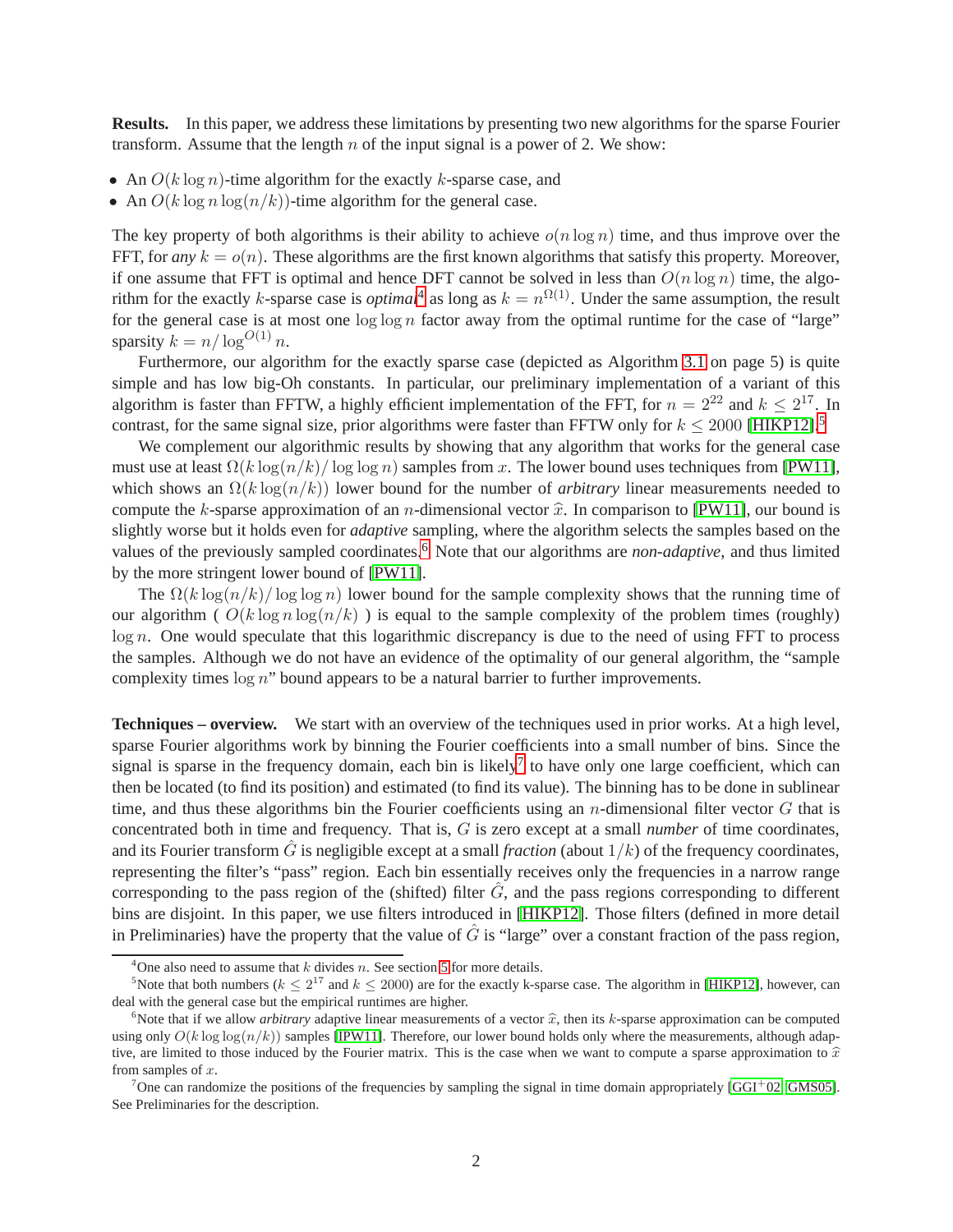referred to as the "super-pass" region. We say that a coefficient is "isolated" if it falls into a filter's superpass region and no other coefficient falls into filters pass region. Since the super-pass region of our filters is a constant fraction of the pass region, the probability of isolating a coefficient is constant.

To achieve the stated running times, we need a fast method for locating and estimating isolated coefficients. Further, our algorithm is iterative, so we also need a fast method for updating the signal so that identified coefficients are not considered in future iterations. Below, we describe these methods in more detail.

**New techniques – location and estimation.** Our location and estimation methods depends on whether we handle the exactly sparse case or the general case. In the exactly sparse case, we show how to estimate the position of an isolated Fourier coefficient using only two samples of the filtered signal. Specifically, we show that the phase difference between the two samples is linear in the index of the coefficient, and hence we can recover the index by estimating the phases. This approach is inspired by the frequency offset estimation in orthogonal frequency division multiplexing (OFDM), which is the modulation method used in modern wireless technologies (see [\[HT01\]](#page-26-14), Chapter 2).

In order to design an algorithm<sup>[8](#page-3-0)</sup> for the general case, we employ a different approach. Specifically, we use variations of the filter  $\hat{G}$  to recover the individual bits of the index of an isolated coefficient. This approach has been employed in prior work. However, in those papers, the index was recovered bit by bit, and one needed Ω(log log n) samples per bit to recover *all* bits correctly with constant probability. In contrast, in this paper we recover the index one *block of bits* at a time, where each block consists of  $O(\log \log n)$ bits. This approach is inspired by the fast sparse recovery algorithm of [\[GLPS10\]](#page-26-15). Applying this idea in our context, however, requires new techniques. The reason is that, unlike in [\[GLPS10\]](#page-26-15), we do not have the freedom of using arbitrary "linear measurements" of the vector  $\hat{x}$ , and we can only use the measurements induced by the Fourier transform.<sup>[9](#page-3-1)</sup> As a result, the extension from "bit recovery" to "block recovery" is the most technically involved part of the algorithm. See Section [4.1](#page-8-0) for further intuition.

**New techniques – updating the signal.** The aforementioned techniques recover the position and the value of any isolated coefficient. However, during each filtering step, each coefficient becomes isolated only with constant probability. Therefore, the filtering process needs to be repeated to ensure that each coefficient is correctly identified. In [\[HIKP12\]](#page-26-11), the algorithm simply performs the filtering  $O(\log n)$  times and uses the median estimator to identify each coefficient with high probability. This, however, would lead to a running time of  $O(k \log^2 n)$  in the k-sparse case, since each filtering step takes k log n time.

One could reduce the filtering time by subtracting the identified coefficients from the signal. In this way, the number of non-zero coefficients would be reduced by a constant factor after each iteration, so the cost of the first iteration would dominate the total running time. Unfortunately, subtracting the recovered coefficients from the signal is a computationally costly operation, corresponding to a so-called *non-uniform* DFT (see [\[GST08\]](#page-26-16) for details). Its cost would override any potential savings.

In this paper, we introduce a different approach: instead of subtracting the identified coefficients from the *signal*, we subtract them directly from the *bins* obtained by filtering the signal. The latter operation can be done in time linear in the number of subtracted coefficients, since each of them "falls" into only one bin. Hence, the computational costs of each iteration can be decomposed into two terms, corresponding to filtering the original signal and subtracting the coefficients. For the exactly sparse case these terms are as follows:

<sup>&</sup>lt;sup>8</sup>We note that although the two-sample approach employed in our algorithm works only for the exactly  $k$ -sparse case, our preliminary experiments show that using more samples to estimate the phase works surprisingly well even for general signals.

<span id="page-3-1"></span><span id="page-3-0"></span> $<sup>9</sup>$ In particular, the method of [\[GLPS10\]](#page-26-15) uses measurements corresponding to a random error correcting code.</sup>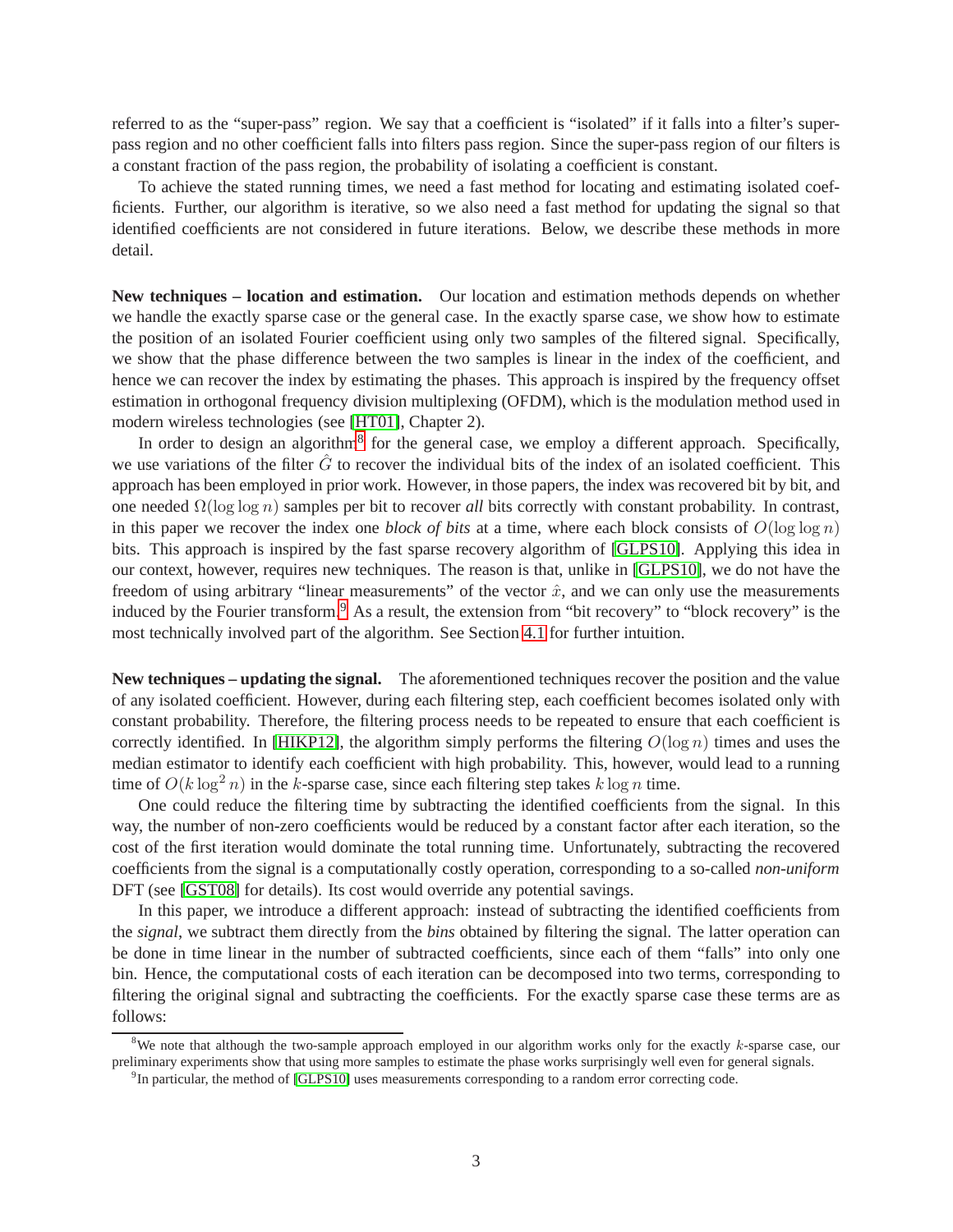- The cost of filtering the original signal is  $O(B \log n)$ , where B is the number of bins. B is set to  $O(k')$ , where  $k'$  is the the number of yet-unidentified coefficients. Thus, initially B is equal to  $O(k)$ , but its value decreases by a constant factor after each iteration.
- The cost of subtracting the identified coefficients from the bins is  $O(k)$ .

Since the number of iterations is  $O(\log k)$ , and the cost of filtering is dominated by the first iteration, the total running time is  $O(k \log n)$  for the exactly sparse case.

For the general case, the cost of each iterative step is multiplied by the number of filtering steps needed to compute the location of the coefficients, which is  $O(\log(n/B))$ . We achieve the stated running time by carefully decreasing the value of  $B$  as  $k'$  decreases.

## **2 Preliminaries**

This section introduces the notation, assumptions, and definitions used in the rest of this paper.

**Notation.** For an input signal  $x \in \mathbb{C}^n$ , its Fourier spectrum is denoted by  $\hat{x}$ . For any complex number a, we use  $\phi(a)$  to denote the *phase* of a. For any complex number a and a real positive number b, the expression  $a \pm b$  denotes any complex number  $a'$  such that  $|a - a'| \leq b$ . We use  $[n]$  to denote the set  $\{1 \dots n\}$ .

**Definitions.** The paper uses two tools introduced in previous papers: (pseudorandom) spectrum permutation [\[GGI](#page-26-8)+02, [GMS05,](#page-26-9) [GST08\]](#page-26-16) and flat filtering windows [\[HIKP12\]](#page-26-11).

**Definition 2.1.** *We define the* permutation  $P_{\sigma,a,b}$  *to be* 

$$
(P_{\sigma,a,b}x)_i = x_{\sigma i + a} \omega^{-bi}
$$

 $\widehat{P_{\sigma,a,b}x} = P_{\sigma^{-1},b,a}\widehat{x}$ *. We also define*  $\pi_{\sigma,b}(i) = \sigma(i-b) \mod n$ , so  $\widehat{P_{\sigma,a,b}x}_{\pi_{\sigma,b}(i)} = \widehat{x}_i\omega^{-a\pi_{\sigma,b}(i)}$ *.* 

**Definition 2.2.** *We say that*  $(G, \widehat{G'}) = (G_{B,\delta,\alpha}, \widehat{G'}_{B,\delta,\alpha}) \in \mathbb{R}^n$  *is a flat window function with parameters* B,  $\delta$ , and  $\alpha$  if  $|\text{supp}(G)| = O(\frac{B}{\alpha})$  $\frac{B}{\alpha} \log(1/\delta)$ ) and  $G'$  satisfies

- $G'_{i} = 1$  for  $|i| \leq (1 \alpha)n/(2B)$
- $G'_{i} = 0$  for  $|i| \ge n/(2B)$
- $G^i_i \in [0,1]$  *for all i*
- $\left\|\widehat{G'}-\widehat{G}\right\|_{\infty}<\delta.$

The above notion corresponds to the  $(1/(2B), (1-\alpha)/(2B), \delta, O(B/\alpha \log(1/\delta))$ -flat window function in [\[HIKP12\]](#page-26-11). In Section [7](#page-23-0) we give efficient constructions of such window functions, where  $G$  can be computed in  $O(\frac{B}{\alpha})$  $\frac{B}{\alpha}$  log(1/ $\delta$ )) time and for each i, G'<sub>i</sub> can be computed in  $O(\log(1/\delta))$  time. Of course, for  $i \notin [(1 - \alpha)n/(2B), n/(2B)], G'_{i} \in \{0, 1\}$  can be computed in  $O(1)$  time.

We note that the simplest way of using the window functions is to precompute them once and for all (i.e., during a preprocessing stage dependent only on n and k, not x) and then lookup their values as needed, in constant time per value. However, the algorithms presented in this paper use the quick evaluation subroutines described in Section [7.](#page-23-0) Although the resulting algorithms are a little more complex, in this way we avoid the need for any preprocessing.

We use the following lemma about  $P_{\sigma,a,b}$  from [\[HIKP12\]](#page-26-11):

<span id="page-4-0"></span>**Lemma 2.3** (Lemma 3.6 of [\[HIKP12\]](#page-26-11)). *If*  $j \neq 0$ , *n is a power of two, and*  $\sigma$  *is a uniformly random odd number in* [n], then  $Pr[\sigma j \in [-C, C] \pmod{n}] \leq 4C/n$ .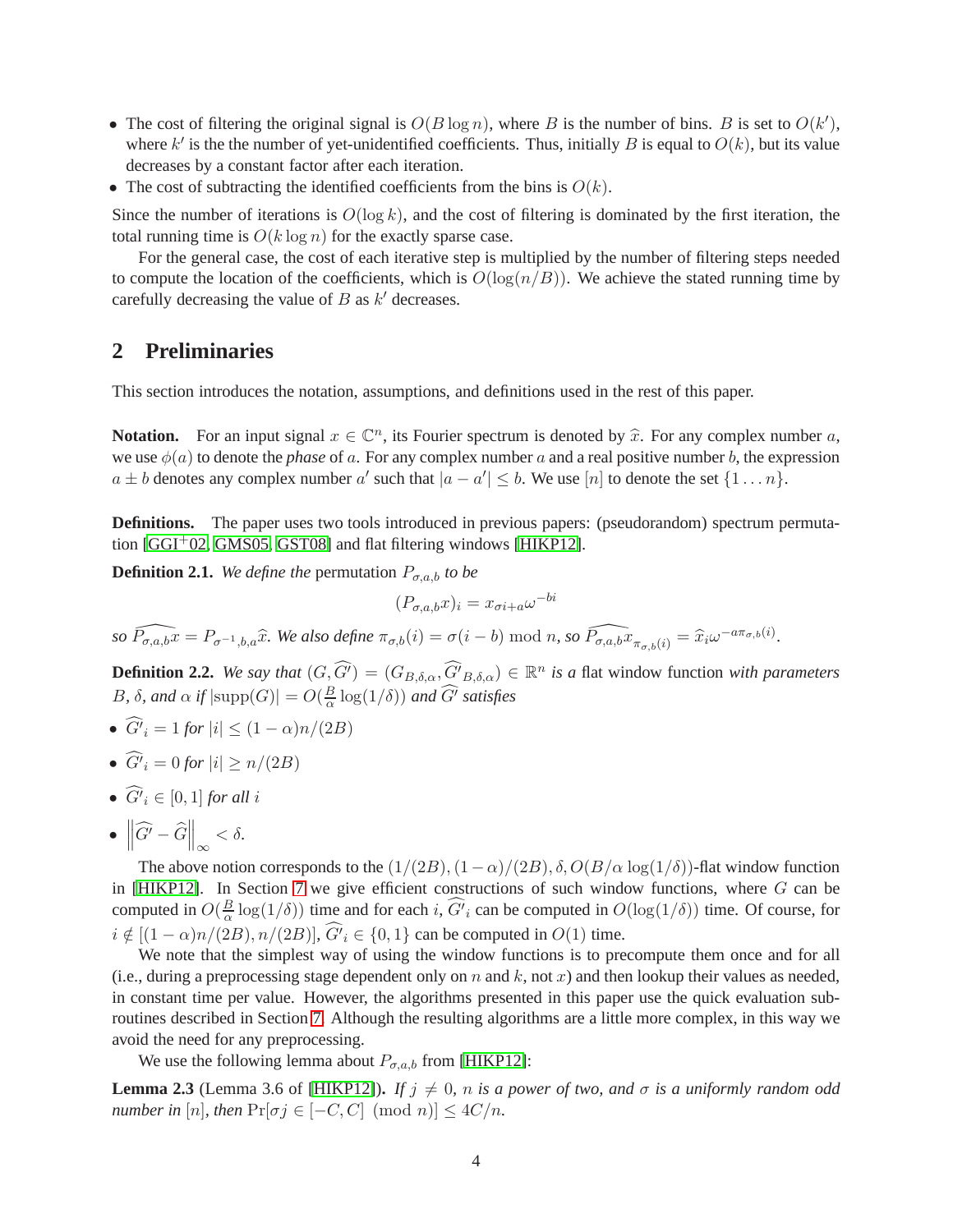**Assumptions.** Through the paper, we assume that  $n$ , the dimension of all vectors, is an integer power of 2. We also make the following assumptions about the precision of the vectors  $\hat{x}$ :

- For the exactly k-sparse case, we assume that  $\hat{x}_i \in \{-L, \ldots, L\}$  for some precision parameter L. To simplify the bounds, we assume that  $L = n^{O(1)}$ ; otherwise the  $\log n$  term in the running time bound is replaced by  $log L$ .
- For the general case, we assume that  $\|\widehat{x}\|_2 \le n^{O(1)} \cdot \min_{k\text{-sparse } y} \|\widehat{x} y\|_2$ . Without this assumption, we add  $\delta ||\hat{x}||_2$  to the right hand side of Equation [\(1\)](#page-1-1) and replace  $\log n$  by  $\log(n/\delta)$  in the running time.

## **3 Algorithm for the exactly sparse case**

Recall that we assume  $\hat{x}_i \in \{-L \dots L\}$ , where  $L \leq n^c$  for some constant  $c > 0$ . We choose  $\delta =$  $1/(16n^2L)$ . The algorithm (NOISELESSSPARSEFFT) is described as Algorithm [3.1.](#page-6-0)

We analyze the algorithm "bottom-up", starting from the lower-level procedures.

**Analysis of** NOISELESSSPARSEFFTINNER**.** For any execution of NOISELESSSPARSEFFTINNER, define  $S = \text{supp}(\hat{x} - \hat{z})$ . Recall that  $\pi_{\sigma,b}(i) = \sigma(i - b) \mod n$ . Define  $h_{\sigma,b}(i) = \text{round}(\pi_{\sigma,b}(i)B/n)$  and  $o_{\sigma,b}(i) = \pi_{\sigma,b}(i) - h_{\sigma,b}(i) n/B$ . Note that therefore  $|o_{\sigma,b}(i)| \le n/(2B)$ . We will refer to  $h_{\sigma,b}(i)$  as the "bin" that the frequency i is mapped into, and  $o_{\sigma,b}(i)$  as the "offset". For any  $i \in S$  define two types of events associated with i and S and defined over the probability space induced by  $\sigma$ :

- "Collision" event  $E_{coll}(i)$ : holds iff  $h_{\sigma,b}(i) \in h_{\sigma,b}(S \{i\})$ , and
- "Large offset" event  $E_{off}(i)$ : holds iff  $|o_{\sigma,b}(i)| \ge (1-\alpha)n/(2B)$ .

<span id="page-5-1"></span>**Claim 3.1.** *For any*  $i \in S$ *, the event*  $E_{coll}(i)$  *holds with probability at most*  $4|S|/B$ *.* 

*Proof.* Consider distinct  $i, j \in S$ . By Lemma [2.3,](#page-4-0)

$$
\Pr[\left|\pi_{\sigma,b}(i)-\pi_{\sigma,b}(j)\bmod n\right|
$$

Hence  $Pr[h_{\sigma,b}(i) = h_{\sigma,b}(j)] < 4/B$ , so  $Pr[E_{coll}(i)] \le 4 |S| / B$ .

<span id="page-5-2"></span>**Claim 3.2.** *For any*  $i \in S$ *, the event*  $E_{off}(i)$  *holds with probability at most*  $\alpha$ *.* 

*Proof.* Note that  $o_{\sigma,b}(i) \equiv \pi_{\sigma,b}(i) \pmod{n/B}$ . For any odd  $\sigma$  and  $l \in [n/B]$ , we have that  $Pr_b[\sigma(i-b) \equiv l \pmod{n/B} = B/n$ . The claim follows.  $\pmod{n}$   $|B| = B/n$ . The claim follows.

<span id="page-5-0"></span>**Lemma 3.3.** *The output*  $\widehat{u}$  *of* HASHTOBINS *has* 

$$
\widehat{u}_j = \sum_{h_{\sigma,b}(i)=j} \widehat{(x-z)_j} \widehat{(G_{B,\delta,\alpha})}_{-\sigma_{\sigma,b}(i)} \omega^{-a\pi_{\sigma,b}(i)} \pm \delta(\|x\|_1 + 2\|\widehat{z}\|_1).
$$

Let  $\zeta = |\{i \in \text{supp}(\hat{z}) \mid E_{off}(i)\}|$ *. The running time of* HASHTOBINS *is*  $O(\frac{B}{\alpha})$  $\frac{B}{\alpha} \log(1/\delta) + |\text{supp}(\widehat{z})| +$  $\zeta \log(1/\delta)$ ).

*Proof.* Define  $G = G_{B,\delta,\alpha}$  and  $G' = G_{B,\delta,\alpha}$ . We have

$$
\widehat{y} = G \cdot \widehat{P_{\sigma,a,b}(x)} = \widehat{G} * \widehat{P_{\sigma,a,b}(x)}
$$
\n
$$
\widehat{y'} = \widehat{G} * \widehat{P_{\sigma,a,b}(x-z)} + (\widehat{G} - \widehat{G}') * \widehat{P_{\sigma,a,b}z}
$$
\n
$$
= \widehat{G'} * \widehat{P_{\sigma,a,b}(x-z)} \pm \delta(||x||_1 + 2 ||z||_1)
$$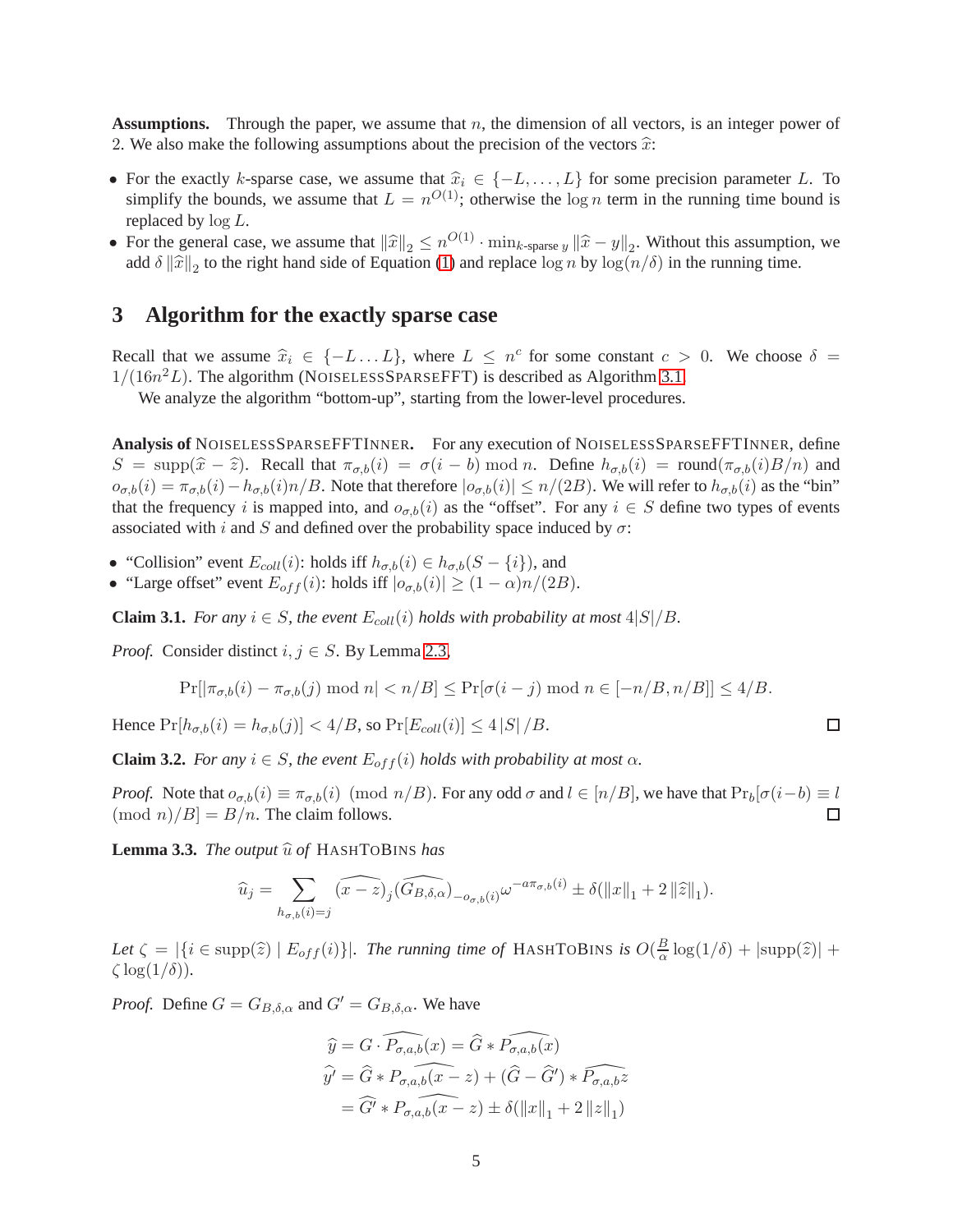<span id="page-6-0"></span>**procedure** HASHTOBINS( $x$ ,  $\hat{z}$ ,  $P_{\sigma,a,b}$ ,  $B$ ,  $\delta$ ,  $\alpha$ ) Compute  $\widehat{y}_{jn/B}$  for  $j \in [B]$ , where  $y = G_{B,\alpha,\delta} \cdot (P_{\sigma,a,b}(x))$ Compute  $\hat{y'}_{jn/B} = \hat{y}_{jn/B} - (\widehat{G'_{B,\alpha,\delta}} * \widehat{P_{\sigma,a,b}z})_{jn/B}$  for  $j \in [B]$ **return**  $\hat{u}$  given by  $\hat{u}_j = y'_{jn/B}$ . **end procedure procedure** NOISELESSSPARSEFFTINNER $(x, k', \hat{z})$ Let  $B = k'/\beta$ . Choose  $\sigma$  uniformly at random from the set of odd numbers in [n]. Choose *b* uniformly at random from  $[n]$ .  $\widehat{u} \leftarrow$  HASHTOBINS $(x, \widehat{z}, P_{\sigma, 0,b}, B, \delta, \alpha)$ .  $\widehat{u}' \leftarrow$  HASHTOBINS $(x, \widehat{z}, P_{\sigma,1,b}, B, \delta, \alpha)$ .  $\widehat{w} \leftarrow 0.$ Compute  $J = \{j : |\hat{u}_j| > 1/2\}.$ **for**  $j \in J$  **do**  $a \leftarrow \widehat{u}_j / \widehat{u}'_j.$  $i \leftarrow \pi_{\sigma,b}^{-1}(\text{round}(\phi(a)n/(2\pi))).$  $v \leftarrow \text{round}(\widehat{u}_i).$  $\widehat{w}_i \leftarrow v.$ **end for return**  $\widehat{w}$ **end procedure procedure** NOISELESSSPARSEFFT $(x, k)$  $\hat{z} \leftarrow 0$ **for**  $t \in 0, 1, \ldots, \log k$  **do**  $k_t = k/2^t$ .  $\widehat{z} \leftarrow \widehat{z} + \text{NOISELESSPARSEFFTINNER}(x, k_t, \widehat{z}).$ **for**  $i \in \text{supp}(\widehat{z})$  **do if**  $|z_i| \geq L$  **then**  $z_i = 0$ **end if end for end for return**  $\hat{z}$ **end procedure**

**Algorithm 3.1:** Exact k-sparse recovery

Therefore

$$
\begin{split} \widehat{u}_{j} &= \widehat{y'}_{jn/B} = \sum_{|l| < n/(2B)} \widehat{G}_{-l} (P_{\sigma,a,b}(x-z))_{jn/B+l} \pm \delta(\|x\|_{1} + 2\|z\|_{1}) \\ &= \sum_{\left|\pi_{\sigma,b}(i)-j n/B\right| < n/(2B)} \widehat{G}_{jn/B-\pi_{\sigma,b}(i)} (P_{\sigma,a,b}(x-z))_{\pi_{\sigma,b}(i)} \pm \delta(\|x\|_{1} + 2\|z\|_{1}) \\ &= \sum_{h_{\sigma,b}(i)=j} \widehat{G}_{-\sigma_{\sigma,b}(i)} \widehat{(x-z)}_{i}\omega^{-a\pi_{\sigma,b}(i)} \pm \delta(\|x\|_{1} + 2\|z\|_{1}) \end{split}
$$

We can compute HASHTOBINS via the following method: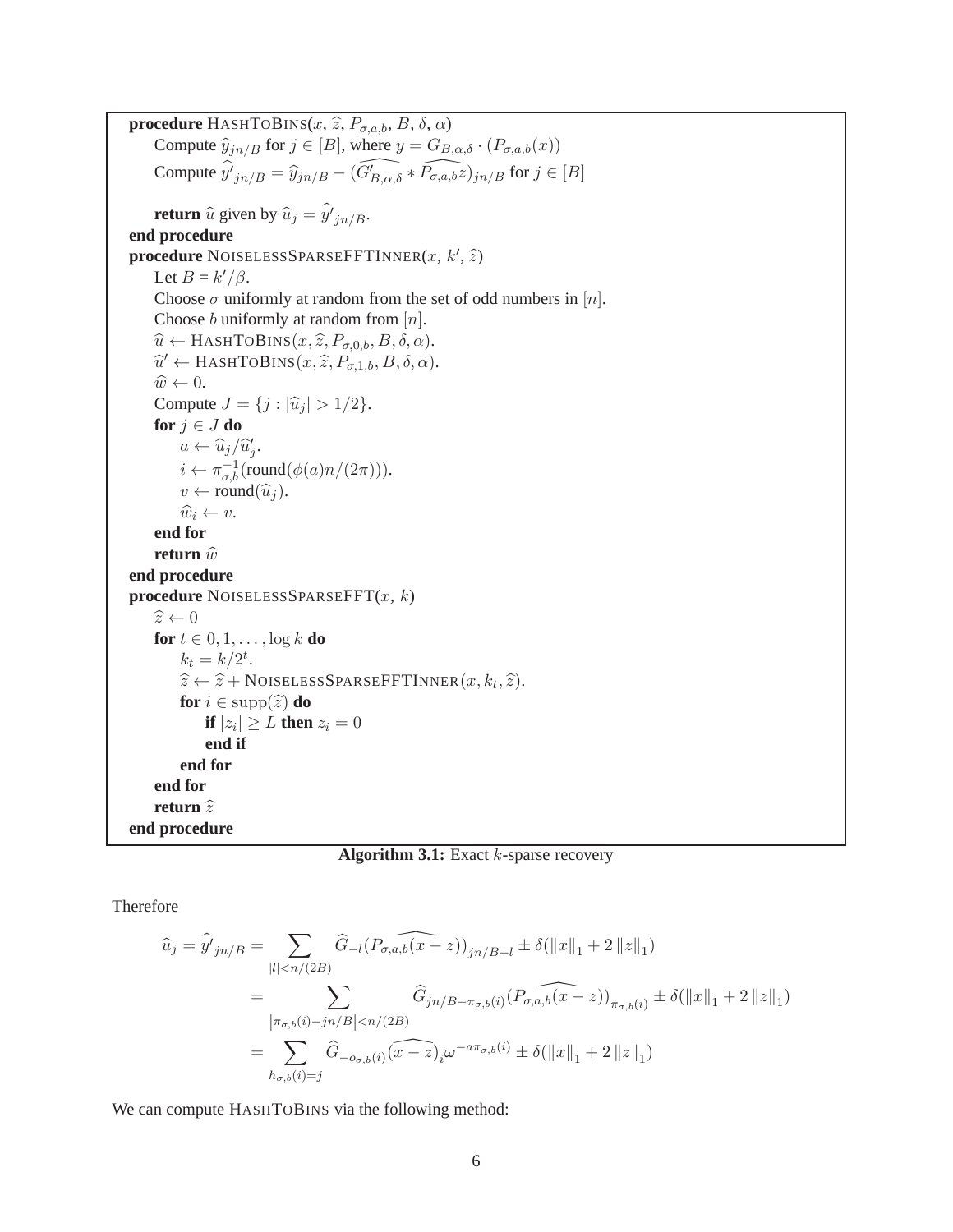- 1. Compute y with  $|\text{supp}(y)| = O(\frac{B}{\alpha})$  $\frac{B}{\alpha} \log(1/\delta)$ ) in  $O(\frac{B}{\alpha})$  $\frac{B}{\alpha} \log(1/\delta)$  time.
- 2. Compute  $v \in \mathbb{C}^B$  given by  $v_i = \sum_{j=1}^{\infty} y_{i+jB}$ .
- 3. As long as B divides n, by Claim 3.7 of [\[HIKP12\]](#page-26-11) we have  $\hat{y}_{in/B} = \hat{v}_j$  for all j. Hence we can compute it with a B-dimensional FFT in  $O(B \log B)$  time.
- 4. For each coordinate  $i \in \text{supp}(\hat{z})$ , decrease  $\widehat{y_{h_{\sigma,b}(i)h}}$  by  $\widehat{G'}_{o_{\sigma,b}(i)}\hat{z}_i\omega^{-a\pi_{\sigma,b}(i)}$ . This takes  $O(|\text{supp}(\hat{z})| +$  $\zeta \log(1/\delta)$ ) time, since computing  $G'_{\sigma,\phi}(i)$  takes  $O(\log(1/\delta))$  time if  $E_{off}(i)$  holds and  $O(1)$  otherwise.

<span id="page-7-1"></span>**Lemma 3.4.** *Consider any*  $i \in S$  *such that neither*  $E_{coll}(i)$  *nor*  $E_{off}(i)$  *holds. Let*  $j = h_{\sigma,b}(i)$ *. Then* 

$$
round(\phi(\widehat{u}'_j/\widehat{u}_j))n/(2\pi)) = \pi_{\sigma,b}(i),
$$

$$
round(\widehat{u}_j) = \widehat{x}_i - \widehat{z}_i,
$$

*and*  $j \in J$ .

*Proof.* We know that  $||x||_1 \leq nL$  and  $||z||_1 \leq nL$ . Then by Lemma [3.3](#page-5-0) and  $E_{coll}(i)$  not holding,

$$
\widehat{u}_j = \widehat{(x-z)}_i \widehat{G}_{-o_{\sigma,b}(i)} \pm 3\delta nL.
$$

Because  $E_{off}(i)$  does not hold,  $\hat{G}_{-\sigma_{off}(i)} = 1 \pm \delta$ , so

$$
\widehat{u}_j = (\widehat{x - z})_i \pm 3\delta n L \pm 2\delta L = (\widehat{x - z})_i \pm 4\delta n L. \tag{2}
$$

Similarly,

<span id="page-7-0"></span>
$$
\widehat{u}'_j = \widehat{(x-z)}_i \omega^{-\pi_{\sigma,b}(i)} \pm 4\delta n L
$$

Then because  $4\delta nL < 1 \leq |\widehat{(x-z)}_i|$   ,

$$
\phi(\widehat{u}_j) = 0 \pm \sin^{-1}(4\delta n L) = 0 \pm 8\delta n L
$$

and  $\phi(\hat{u}'_j) = -\pi_{\sigma,b}(i) \pm 8\delta nL$ . Thus  $\phi(\hat{u}_j/\hat{u}'_j) = \pi_{\sigma,b}(i) \pm 16\delta nL = \pi_{\sigma,b}(i) \pm 1/n$ . Therefore

$$
round(\phi(\widehat{u}'_j/\widehat{u}_j)n/(2\pi)) = \pi_{\sigma,b}(i).
$$

Also, by Equation [\(2\)](#page-7-0), round $(\widehat{u}_j) = \widehat{x}_i - \widehat{z}_i$ . Finally,  $|\text{round}(\widehat{u}_j)| = |\widehat{x}_i - \widehat{z}_i| \ge 1$ , so  $|\widehat{u}_j| \ge 1/2$ . Thus  $j \in J$ .

Claims [3.1](#page-5-1) and [3.2](#page-5-2) and Lemma [3.4](#page-7-1) together guarantee that for each  $i \in S$  the probability that P does not contain the pair  $(i,(\hat{x}-\hat{z})_i)$  is at most  $4|S|/B + \alpha$ . We complement this observation with the following claim.

<span id="page-7-2"></span>**Claim 3.5.** *For any*  $j \in J$  *we have*  $j \in h_{\sigma,b}(S)$ *. Therefore,*  $|J| = |P| \leq |S|$ *.* 

*Proof.* Consider any  $j \notin h_{\sigma,b}(S)$ . From the analysis in the proof of Lemma [3.4](#page-7-1) it follows that  $|\hat{u}_j| \le 4\delta nL < 1/2$ .  $4\delta nL < 1/2$ .

<span id="page-7-3"></span>**Lemma 3.6.** *Consider an execution of* NOISELESSSPARSEFFTINNER, and let  $S = \text{supp}(\hat{x} - \hat{z})$ *. If*  $|S| \leq k'$ , then

$$
E[\|\widehat{x} - \widehat{z} - \widehat{w}\|_0] \le 8(\beta + \alpha)|S|.
$$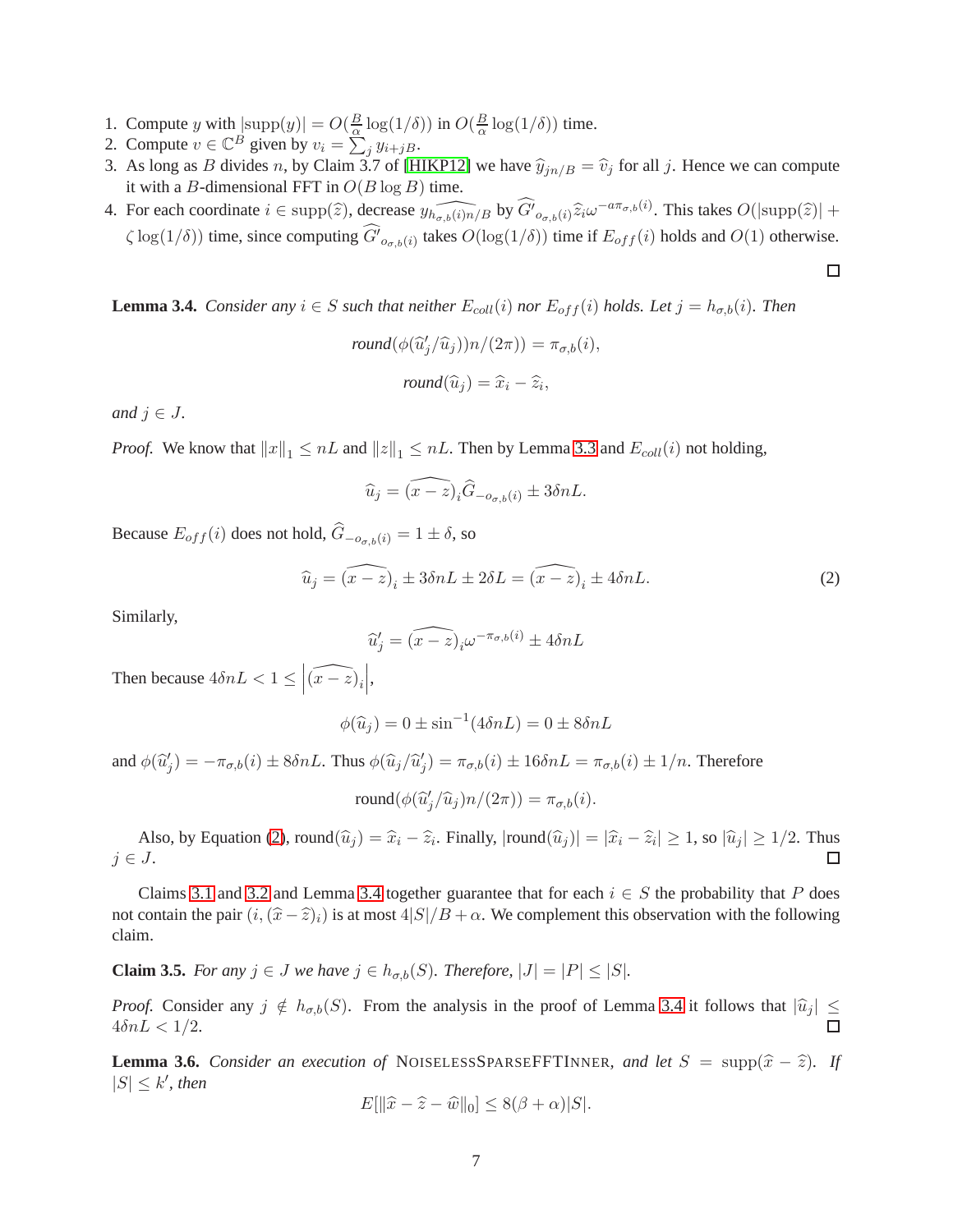*Proof.* Let e denote the number of coordinates  $i \in S$  for which either  $E_{coll}(i)$  or  $E_{off}(i)$  holds. Each such coordinate might not appear in P with the correct value, leading to an incorrect value of  $\hat{w}_i$ . In fact, it might result in an arbitrary pair  $(i', v')$  being added to P, which in turn could lead to an incorrect value of  $\hat{w}_{i'}$ . By Claim [3.5](#page-7-2) these are the only ways that  $\hat{w}$  can be assigned an incorrect value. Thus we have

$$
\|\widehat{x} - \widehat{z} - \widehat{w}\|_0 \le 2e
$$

Since  $E[e] \leq (4|S|/B + \alpha)|S| \leq (4\beta + \alpha)|S|$ , the lemma follows.

**Analysis of** NOISELESSSPARSEFFT Consider the tth iteration of the procedure, and define  $S_t = \text{supp}(\hat{x} - \hat{y})$  $\hat{z}$ ) where  $\hat{z}$  denotes the value of the variable at the beginning of loop. Note that  $|S_0| = |\supp(\hat{x})| \leq k$ .

We also define an indicator variable  $I_t$  which is equal to 0 iff  $|S_t|/|S_{t-1}| \leq 1/8$ . If  $I_t = 1$  we say the the tth iteration was not *successful*. Let  $\gamma = 8 \cdot 8(\beta + \alpha)$ . From Lemma [3.6](#page-7-3) it follows that  $Pr[I_t = 1 | |S_{t-1}| \leq$  $k/2^{t-1} \leq \gamma$ . From Claim [3.5](#page-7-2) it follows that even if the *t*th iteration is not successful, then  $|S_t|/|S_{t-1}| \leq 2$ .

For any  $t \ge 1$ , define an event  $E(t)$  that occurs iff  $\sum_{i=1}^{t} I_i \ge t/2$ . Observe that if none of the events  $E(1) \dots E(t)$  holds then  $|S_t| \le k/2^t$ .

<span id="page-8-1"></span>**Lemma 3.7.** *Let*  $E = E(1) \cup ... \cup E(\lambda)$  *for*  $\lambda = 1 + \log k$ *. Assume that*  $(2e\gamma)^{1/2} < 1/4$ *. Then*  $\Pr[E] \le 1/3$ *. Proof.* Let  $t' = \lfloor t/2 \rfloor$ . We have

$$
\Pr[E(t)] \le \binom{t}{t'} \gamma^{t'} \le (te/t')^{t'} \gamma^{t'} \le (2e\gamma)^{t/2}
$$

Therefore

$$
\Pr[E] \le \sum_{t} \Pr[E(t)] \le \frac{(2e\gamma)^{1/2}}{1 - (2e\gamma)^{1/2}} \le 1/4 \cdot 4/3 = 1/3
$$

**Theorem 3.8.** *The algorithm* NOISELESSSPARSEFFT *runs in expected* O(k log n) *time and returns the correct vector*  $\hat{x}$  *with probability at least*  $2/3$ *.* 

*Proof.* The correctness follows from Lemma [3.7.](#page-8-1) The running time is dominated by  $O(\log k)$  executions of HASHTOBINS. Since

$$
\mathbb{E}[|\{i \in \text{supp}(z) \mid E_{off}(i)\}|] = \alpha |\text{supp}(z)|,
$$

the expected running time of each execution of HASHTOBINS is  $O(\frac{B}{\alpha})$  $\frac{B}{\alpha} \log n + k + \alpha k \log(1/\delta) = O(\frac{B}{\alpha})$  $\frac{B}{\alpha} \log n +$  $k+\alpha k \log n$ ). Setting  $\alpha = \Theta(2^{-i/2})$  and  $\beta = \Theta(1)$ , the expected running time in round i is  $O(2^{-i/2}k \log n +$  $k + 2^{-i/2}k \log n$ ). Therefore the total expected running time is  $O(k \log n)$ .  $\Box$ 

## **4 Algorithm for the general case**

This section shows how to achieve Equation [\(1\)](#page-1-1) for  $C = 1 + \epsilon$ . Pseudocode is in Algorithm [4.1](#page-10-0) and [4.2.](#page-11-0)

#### <span id="page-8-0"></span>**4.1 Intuition**

Let S denote the "heavy"  $O(k/\epsilon)$  coordinates of  $\hat{x}$ . The overarching algorithm SPARSEFFT works by first finding a set L containing most of S, then estimating  $\hat{x}_L$  to get  $\hat{z}$ . It then repeats on  $\hat{x} - \hat{z}$ . We will show that each "heavy" coordinate has a large constant probability of both being in L and being estimated well. As a result,  $\tilde{x} - \tilde{z}$  is probably k/4-sparse, so we can run the next iteration with  $k \to k/4$ . The later iterations will then run faster, so the total running time is dominated by the time in the first iteration.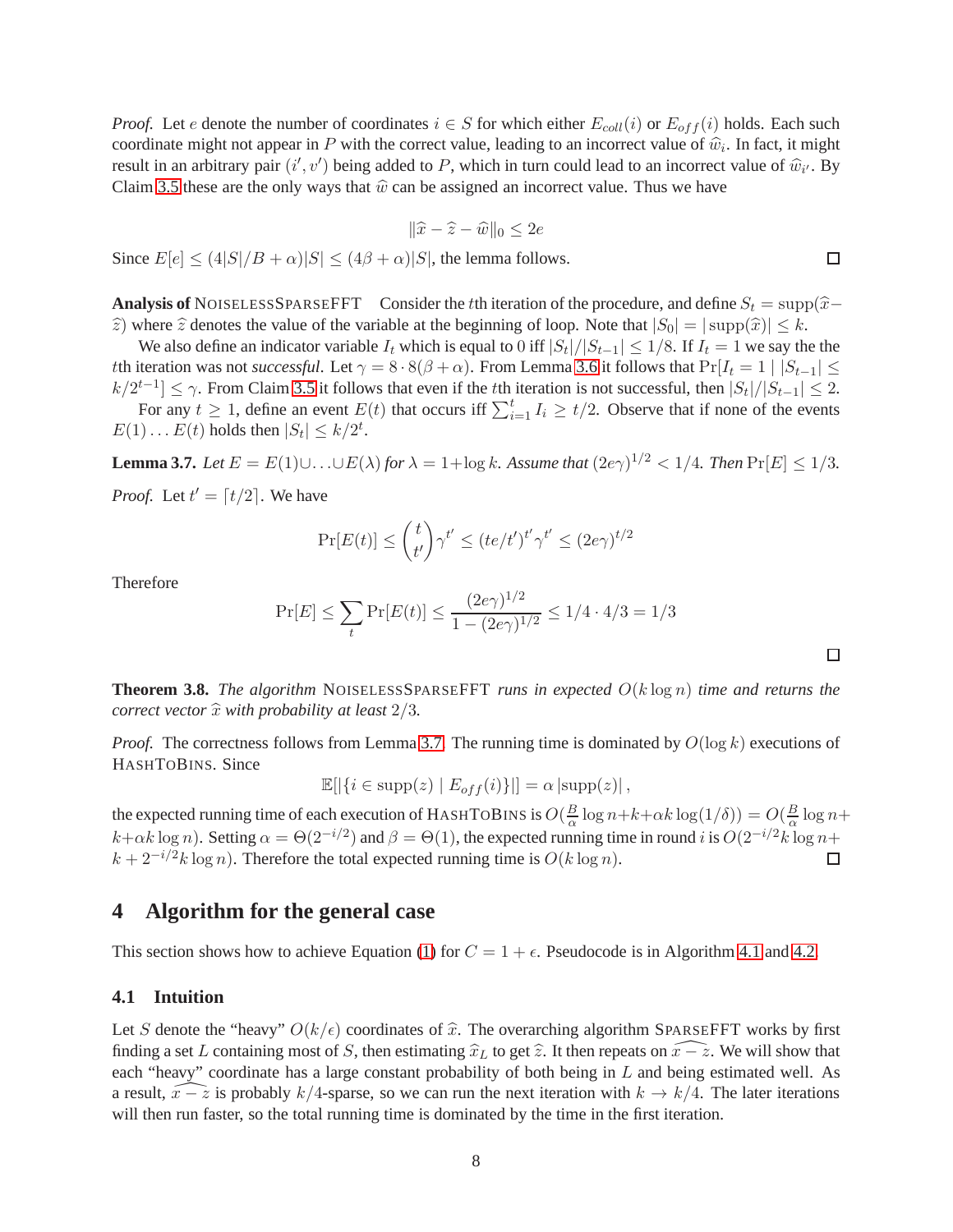**Location** As in the noiseless case, to locate the heavy coordinates we consider the bins computed by HASHTOBINS with  $P_{\sigma,a,b}$ . We have that each heavy coordinate i is probably alone in its bin, and would like to find its location  $\tau = \pi_{\sigma,b}(i)$ . In the noiseless case, we showed that the difference in phase in the bin using  $P_{\sigma,0,b}$  and using  $P_{\sigma,1,b}$  is  $2\pi \frac{\tau}{n}$  $\frac{\tau}{n}$  plus a negligible  $O(\delta)$  term. With noise this may not be true; however, we can say that the difference in phase between using  $P_{\sigma,a,b}$  and  $P_{\sigma,a+\beta,b}$ , as a distribution over uniformly random a, is  $2\pi \frac{\beta \tau}{n} + \nu$  with (for example)  $\mathbb{E}[\nu^2] = 1/100$  (with all operations on phases modulo  $2\pi$ ). So our task is to find  $\tau$  within a region Q of size  $n/k$  using  $O(\log(n/k))$  "measurements" of this form.

One method for doing so would be to simply do measurements with random  $\beta \in [n]$ . Then each measurement lies within  $\pi/4$  of  $2\pi \frac{\beta\tau}{n}$  with at least  $1 - \frac{E[\nu^2]}{\pi^2/16} > 3/4$  probability. On the other hand, for  $j \neq \tau$ ,  $2\pi \frac{\beta \tau}{n} - 2\pi \frac{\beta j}{n}$  $\frac{\partial f}{\partial n}$  is roughly uniformly distributed around the circle. As a result, each measurement is probably more than  $\pi/4$  away from  $2\pi \frac{\beta j}{n}$  $\frac{\partial j}{n}$ . Hence  $O(\log(n/k))$  repetitions suffice to distinguish among the  $n/k$  possibilities for  $\tau$ . However, while the number of measurements is small, it is not clear how to decode in polylog rather than  $\Theta(n/k)$  time.

To solve this, we instead do a *t*-ary search on the location for  $t = O(\log n)$ . At each of  $O(\log_t(n/k))$ levels, we split our current candidate region Q into t consecutive subregions  $Q_1, \ldots, Q_t$ , each of size w. Now, rather than choosing  $\beta \in [n]$ , we choose  $\beta \in [\frac{n}{160}]$  $\frac{n}{16w}, \frac{n}{8w}$  $\frac{n}{8w}$ ]. As a result,  $\left\{2\pi\frac{\beta j}{n}\right\}$  $\frac{\partial j}{\partial n} \mid j \in Q_q$  all lie within a region of size  $\pi/4$ . On the other hand, if  $|j-\tau| > 16w$ , then  $2\pi \frac{\beta\tau}{n} - 2\pi \frac{\beta j}{n}$  will still be roughly uniformly distributed about the circle. As a result, we can check a single candidate element  $e_q$  from each region: if  $e_q$  is in the same region as  $\tau$ , each measurement usually agrees in phase; but if  $e_q$  is more than 16 regions away, each measurement usually disagrees in phase. Hence with  $O(\log t)$  measurements, we can locate  $\tau$  to within  $O(1)$  regions with failure probability  $1/t^2$ . The decoding time is  $O(t \log t)$ .

This primitive LOCATEINNER lets us narrow down the candidate region for  $\tau$  to a subregion that is a  $t' = \Omega(t)$  factor smaller. By repeating  $\log_{t'}(n/k)$  times, we can find  $\tau$  precisely. The number of measurements is then  $O(\log t \log_t(n/k)) = O(\log(n/k))$  and the decoding time is  $O(t \log t \log_t(n/k))$  =  $O(\log(n/k)\log n)$ . Furthermore, the "measurements" (which are actually calls to HASHTOBINS) are nonadaptive, so we can perform them in parallel for all  $O(k/\epsilon)$  bins, with  $O(\log(1/\delta)) = O(\log n)$  average time per bins per measurement.

**Estimation** By contrast, ESTIMATEVALUES is quite straightforward. Each measurement using  $P_{\sigma,a,b}$ gives an estimate of each  $\hat{x}_i$  that is "good" with constant probability. However, we actually need each  $\hat{x}_i$ to be "good" with  $1 - O(\epsilon)$  probability, since the number of candidates  $|L| \approx k/\epsilon$ . Therefore we repeat  $O(\log \frac{1}{\epsilon})$  times and taking the median for each coordinate.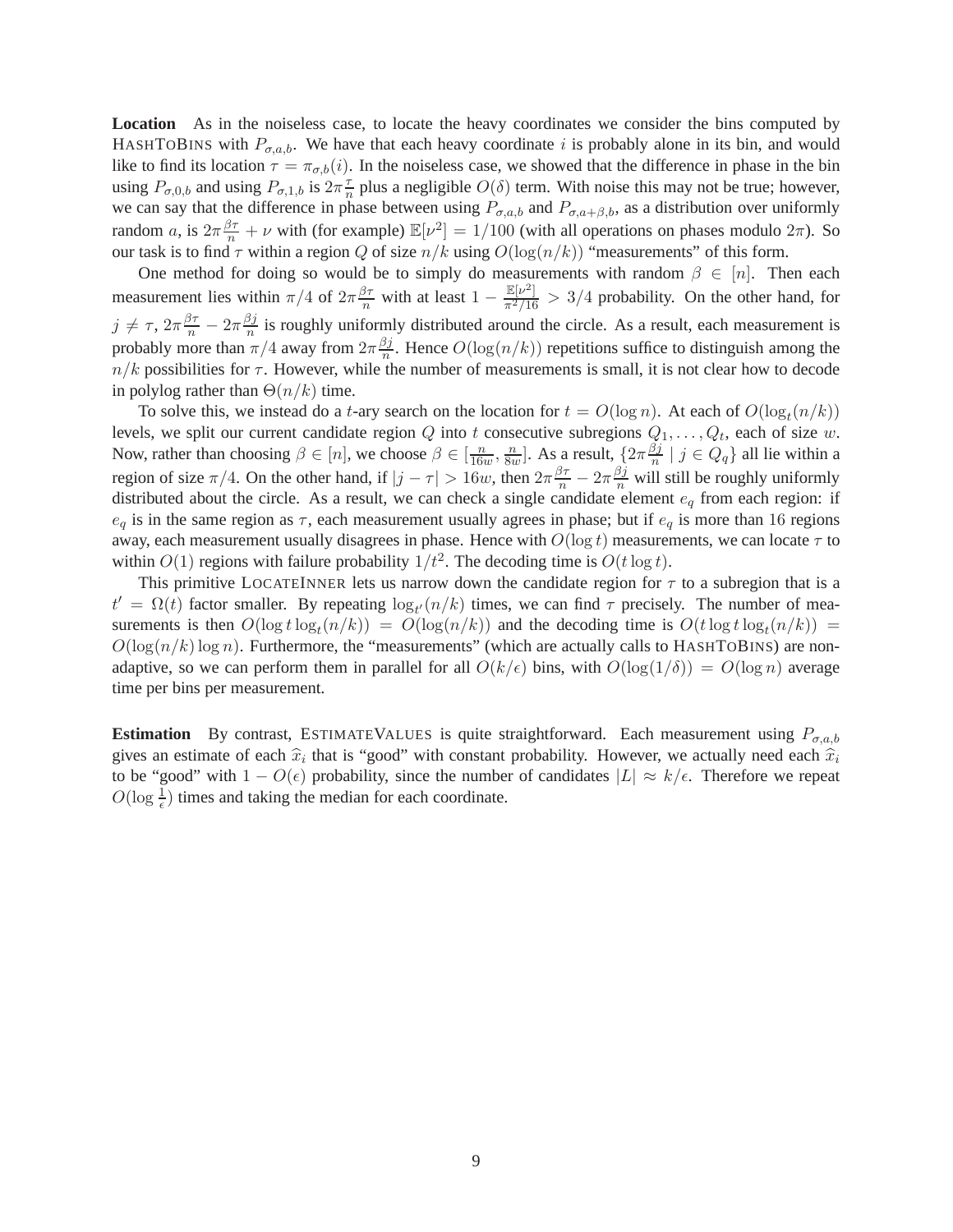<span id="page-10-0"></span>**procedure** SPARSEFFT $(x, k, \epsilon)$  $\widehat{z}^{(1)} \leftarrow 0$ **for**  $r \in [R]$  **do** Choose  $B_r, k_r, \alpha_r$  as in Theorem [4.9.](#page-18-0)  $L_r \leftarrow \text{LOCALESIGNAL}(x, \hat{z}^{(r)}, B_r)$ <br>  $\hat{z}^{(r+1)}$   $\hat{z}^{(r)}$  is Figure in  $\hat{z}^{(r+1)}$  $\widehat{z}^{(r+1)} \leftarrow \widehat{z}^{(r)} + \text{EstimateValues}(x, \widehat{z}^{(r)}, k_r, L_r, B_r).$ **end for return**  $\widehat{z}^{(R+1)}$ **end procedure procedure** ESTIMATEVALUES $(x, \hat{z}, k', L, B)$ **for**  $r \in [R_{est}]$  **do** Choose  $a_r, b_r \in [n]$  uniformly at random. Choose  $\sigma_r$  uniformly at random from the set of odd numbers in [n].  $\widehat{u}^{(r)} \leftarrow$  HashtoBins $(x, \widehat{z}, P_{\sigma, a_r, b}, B, \delta)$ . **end for**  $\widehat{w} \leftarrow 0$ **for**  $i \in L$  **do**  $\widehat{w}_i \leftarrow \text{median}_r \, \widehat{u}_{h_{\sigma, r}}^{(r)}$  ${}^{(r)}_{h_{\sigma,b}(i)}\omega^{a_{r}i}.$ **end for**  $J \leftarrow \arg \max_{|J|=k'} ||\widehat{w}_J||_2.$ **return**  $\widehat{w}_J$ **end procedure**

**Algorithm 4.1:** k-sparse recovery for general signals, part 1/2

#### **4.2 Formal definitions**

As in the noiseless case, we define  $\pi_{\sigma,b}(i) = \sigma(i - b) \mod n$ ,  $h_{\sigma,b}(i) = \text{round}(\pi_{\sigma,b}(i)B/n)$  and  $o_{\sigma,b}(i) =$  $\pi_{\sigma,b}(i) - h_{\sigma,b}(i)n/B$ . We say  $h_{\sigma,b}(i)$  is the "bin" that frequency i is mapped into, and  $o_{\sigma}$  as the "offset". We define  $h_{\sigma,b}^{-1}(j) = \{i \in [n] \mid h_{\sigma,b}(i) = j\}.$ 

Define

$$
Err(x,k) = \min_{k\text{-sparse }y} ||x - y||_2.
$$

In each iteration of SPARSEFFT, define  $\hat{x}' = \hat{x} - \hat{z}$ , and let

$$
\rho^2 = \text{Err}^2(\hat{x'}, k) + \delta^2 n^3 (\|x'\|_2^2 + \|x\|_2^2)
$$

$$
\mu^2 = \epsilon \rho^2 / k
$$

$$
S = \{ i \in [n] \mid |\hat{x'}_i|^2 \ge \mu^2 \}
$$

Then  $|S| \le (1 + 1/\epsilon)k = O(k/\epsilon)$  and  $\left\| \widehat{x'} - \widehat{x'}S\right\|$  $\begin{array}{c} \vspace{0.1cm} \rule{0.1cm}{0.1cm} \vspace{0.1cm} \rule{0.1cm}{0.1cm} \vspace{0.1cm} \vspace{0.1cm} \end{array}$ 2  $\frac{1}{2} \leq (1+\epsilon)\rho^2$ . We will show that each  $i \in S$  is found by LOCATESIGNAL with probability  $1 - O(\alpha)$ , when  $B = \Omega(\frac{k}{\alpha \epsilon})$ .

For any  $i \in S$  define three types of events associated with i and S and defined over the probability space induced by  $\sigma$  and  $a$ :

- "Collision" event  $E_{coll}(i)$ : holds iff  $h_{\sigma,b}(i) \in h_{\sigma,b}(S \{i\})$ ;
- "Large offset" event  $E_{off}(i)$ : holds iff  $|o_{\sigma}(i)| \ge (1 \alpha)n/(2B)$ ; and
- "Large noise" event  $E_{noise}(i)$ : holds iff  $\left\|\widehat{x'}_{h_{\sigma,b}^{-1}(h_{\sigma,b}(i))\setminus S}\right\|$  $\begin{array}{c} \hline \end{array}$ 2  $\frac{1}{2} \geq \rho^2/(\alpha B).$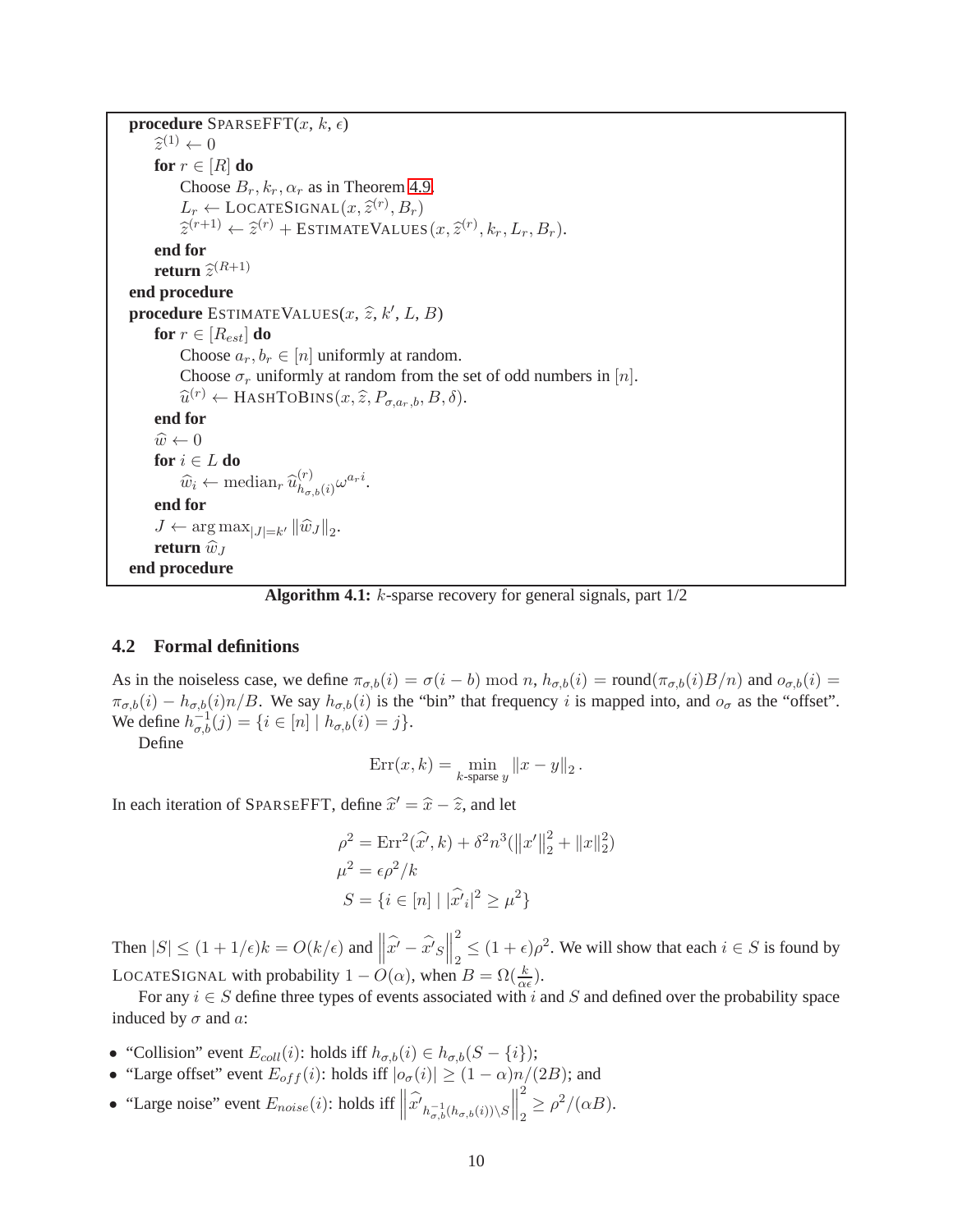<span id="page-11-0"></span>**procedure** LOCATESIGNAL $(x, \hat{z}, B)$ Choose uniformly at random  $b \in [n]$  and  $\sigma$  relatively prime to n. Initialize  $l_i^{(1)} = (i-1)n/B$  for  $i \in [B]$ . Let  $w_0 = n/B$ ,  $t' = \log n$ ,  $t = 3t'$ ,  $D_{max} = \log_{t'}(w_0 + 1)$ . **for**  $D \in [D_{max}]$  **do**  $l^{(D+1)} \leftarrow \text{LOCALINNER}(x, \widehat{z}, B, \delta, \alpha, \sigma, \beta, l^{(D)}, w_0/(t')^{D-1}, t, R_{loc})$ **end for**  $L \leftarrow {\{\pi_{\sigma,b}^{-1}(l_j^{(D_{max}+1)}\)}$  $\binom{D_{max}+1}{j}$  |  $j \in [B]$ } **return** L **end procedure**  $\rhd \delta$ ,  $\alpha$  parameters for  $G$ ,  $G'$  $\triangleright$   $(l_1, l_1 + w), \ldots, (l_B, l_B + w)$  the plausible regions.  $\triangleright$  B  $\approx$  k/ $\epsilon$  the number of bins  $\triangleright t \approx \log n$  the number of regions to split into.  $\triangleright R_{loc} \approx \log t = \log \log n$  the number of rounds to run  $\triangleright$  Running time:  $R_{loc}B \log(1/\delta) + R_{loc}Bt + R_{loc} |\text{supp}(\hat{z})|$ **procedure** LOCATEINNER $(x, \hat{z}, B, \delta, \alpha, \sigma, b, l, w, t, R_{loc})$ Let  $s = \Theta(\alpha^{1/3})$ . Let  $v_{j,q} = 0$  for  $(j,q) \in [B] \times [t]$ . **for**  $r \in [R_{loc}]$  **do** Choose  $a \in [n]$  uniformly at random. Choose  $\beta \in \{\frac{snt}{4w}, \ldots, \frac{snt}{2w}\}$  $\frac{snt}{2w}$  uniformly at random.  $\widehat{u} \leftarrow$  HASHTOBINS $(x, \widehat{z}, P_{\sigma,a,b}, B, \delta, \alpha)$ .  $\widehat{u}' \leftarrow$  HASHTOBINS $(x, \widehat{z}, P_{\sigma,a+\beta,b}, B, \delta, \alpha)$ . **for**  $j \in [B]$  **do**  $c_j \leftarrow \phi(\widehat{u}_j/\widehat{u}'_j)$ **for**  $q \in [t]$  **do**  $m_{j,q} \leftarrow l_j + \frac{q-1/2}{t}w$  $\theta_{j,q} \leftarrow \frac{2\pi\beta m_{j,q}}{n} \mod 2\pi$ **if**  $\min(|\theta_{j,q} - c_j|, 2\pi - |\theta_{j,q} - c_j|) < s\pi$  **then**  $v_{j,q} \leftarrow v_{j,q} + 1$ **end if end for end for end for for**  $j \in [B]$  **do**  $Q^* \leftarrow \{q : v_{j,q} > R_{loc}/2\}$ **if**  $Q^*$  ≠  $\emptyset$  **then**  $l'_j \leftarrow \min_{q \in Q^*} l_j + \frac{q-1}{t}w$ **else**  $l'_j \leftarrow \perp$ **end if end for return** l ′ **end procedure**

**Algorithm 4.2:** k-sparse recovery for general signals, part 2/2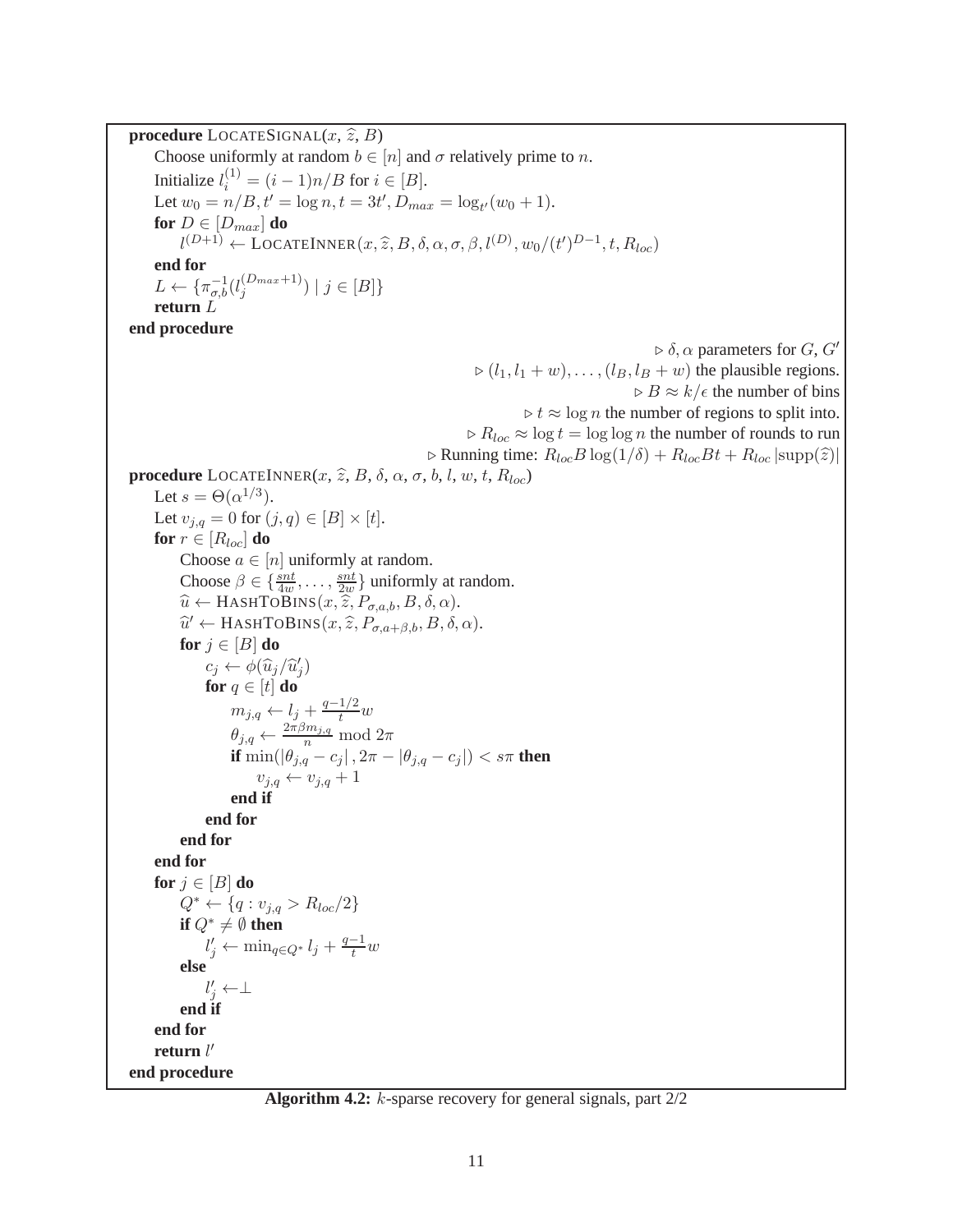By Claims [3.1](#page-5-1) and [3.2,](#page-5-2)  $Pr[E_{coll}(i)] \leq 2 |S| / B = O(\alpha)$  and  $Pr[E_{off}(i)] \leq 2\alpha$  for any  $i \in S$ .

**Claim 4.1.** *For any*  $i \in S$ ,  $Pr[E_{noise}(i)] \leq 8\alpha$ .

*Proof.* For each  $j \neq i$ ,  $Pr[h_{\sigma,b}(j) = h_{\sigma,b}(i)] \leq Pr[|\sigma_j - \sigma i| < n/B] \leq 4/B$  by Lemma 3.6 of [\[HIKP12\]](#page-26-11). Then  $\overline{\mathbf{u}}$  $\|^{2}$   $\leq$   $\|$   $\supset$   $\|^{2}$ /B

$$
\mathbb{E}[\left\|\widehat{x'}_{h_{\sigma,b}^{-1}(h_{\sigma,b}(i))\setminus S}\right\|_2^2] \le 4\left\|\widehat{x'}_{[n]\setminus S}\right\|_2^2/B \le 4(1+\epsilon)\rho^2/E
$$

The result follows by Chebyshev's inequality.

We will show that if  $E_{coll}(i)$ ,  $E_{off}(i)$ , and  $E_{noise}(i)$  all hold then SPARSEFFTINNER recovers  $\hat{x}'_i$  with constant probability.

<span id="page-12-0"></span>**Lemma 4.2.** *Let*  $a \in [n]$  *uniformly at random and the other parameters be arbitrary in* 

$$
\widehat{u} = \text{HASHTOBINS}(x, \widehat{z}, P_{\sigma, a, b}, B, \delta, \alpha)_j.
$$

*Then for any*  $i \in [n]$  *with*  $j = h_{\sigma,b}(i)$  *and not*  $E_{off}(i)$ *,* 

$$
\mathbb{E}\left[\left|\widehat{u}_j - \widehat{(x-z)}_i\right|^2\right] \le 2(1+\delta)^2 \left\|\widehat{(x-z)}_{h_{\sigma,b}^{-1}(j)\backslash\{i\}}\right\|_2^2 + O(n\delta^2)(\|x\|_2^2 + \left\|\widehat{x-z}\right\|_2^2)
$$

*Proof.* Let  $G = G_{B,\delta,\alpha}$ . Let  $T = h_{\sigma,b}^{-1}(j) \setminus \{i\}$ . By Lemma [3.3,](#page-5-0)

$$
\widehat{u}_j - (\widehat{x - z})_i = \sum_{i' \in T} \widehat{G}_{-\sigma(\widehat{t})}(\widehat{x - z})_{i'} \omega^{-a\pi_{\sigma,b}(\widehat{i}')} \pm O(\sqrt{n}\delta)(\|x\|_2 + \left\|\widehat{x - z}\right\|_2)
$$

$$
\left|\widehat{u}_j - (\widehat{x - z})_i\right| \le (1 + \delta) \left|\sum_{i' \in T} (\widehat{x - z})_{i'} \omega^{-a\pi_{\sigma,b}(\widehat{i}')} \right| + O(\sqrt{n}\delta)(\|x\|_2 + \left\|\widehat{x - z}\right\|_2)
$$

$$
\left|\widehat{u}_j - (\widehat{x - z})_i\right|^2 \le 2(1 + \delta)^2 \left|\sum_{i' \in T} (\widehat{x - z})_{i'} \omega^{-a\pi_{\sigma,b}(\widehat{i}')} \right|^2 + O(n\delta^2)(\|x\|_2 + \left\|\widehat{x - z}\right\|_2)^2
$$

$$
\mathbb{E}[\left|\widehat{u}_j - (\widehat{x - z})_i\right|^2] \le 2(1 + \delta)^2 \left\|\widehat{x - z}\right\|_2^2 + O(n\delta^2)(\|x\|_2^2 + \left\|\widehat{x - z}\right\|_2^2)
$$

where the last inequality is Parseval's theorem.

### **4.3 Properties of LOCATESIGNAL**

<span id="page-12-1"></span>**Lemma 4.3.** *Let*  $T \subset [m]$  *consist of t consecutive integers, and suppose*  $\sigma \in T$  *uniformly at random. Then for any*  $i \in [n]$  *and set*  $S \subset [n]$  *of* l *consecutive integers,* 

$$
\Pr[\sigma i \mod n \in S] \leq \lceil im/n \rceil (1 + \lfloor l/i \rfloor)/t \leq \frac{1}{t} + \frac{im}{nt} + \frac{lm}{nt} + \frac{l}{it}
$$

*Proof.* Note that any interval of length l can cover at most  $1 + |l/i|$  elements of any arithmetic sequence of common difference i. Then  $\{\sigma i \mid \sigma \in T\} \subset [im]$  is such a sequence, and there are at most  $\lceil im/n \rceil$  intervals an + S overlapping this sequence. Hence at most  $\lceil im/n \rceil (1 + |l/i|)$  of the  $\sigma \in [m]$  have  $\sigma i \mod n \in S$ . Hence

$$
\Pr[\sigma i \bmod n \in S] \leq \lceil im/n \rceil (1 + \lfloor l/i \rfloor)/t.
$$

 $\Box$ 

 $\Box$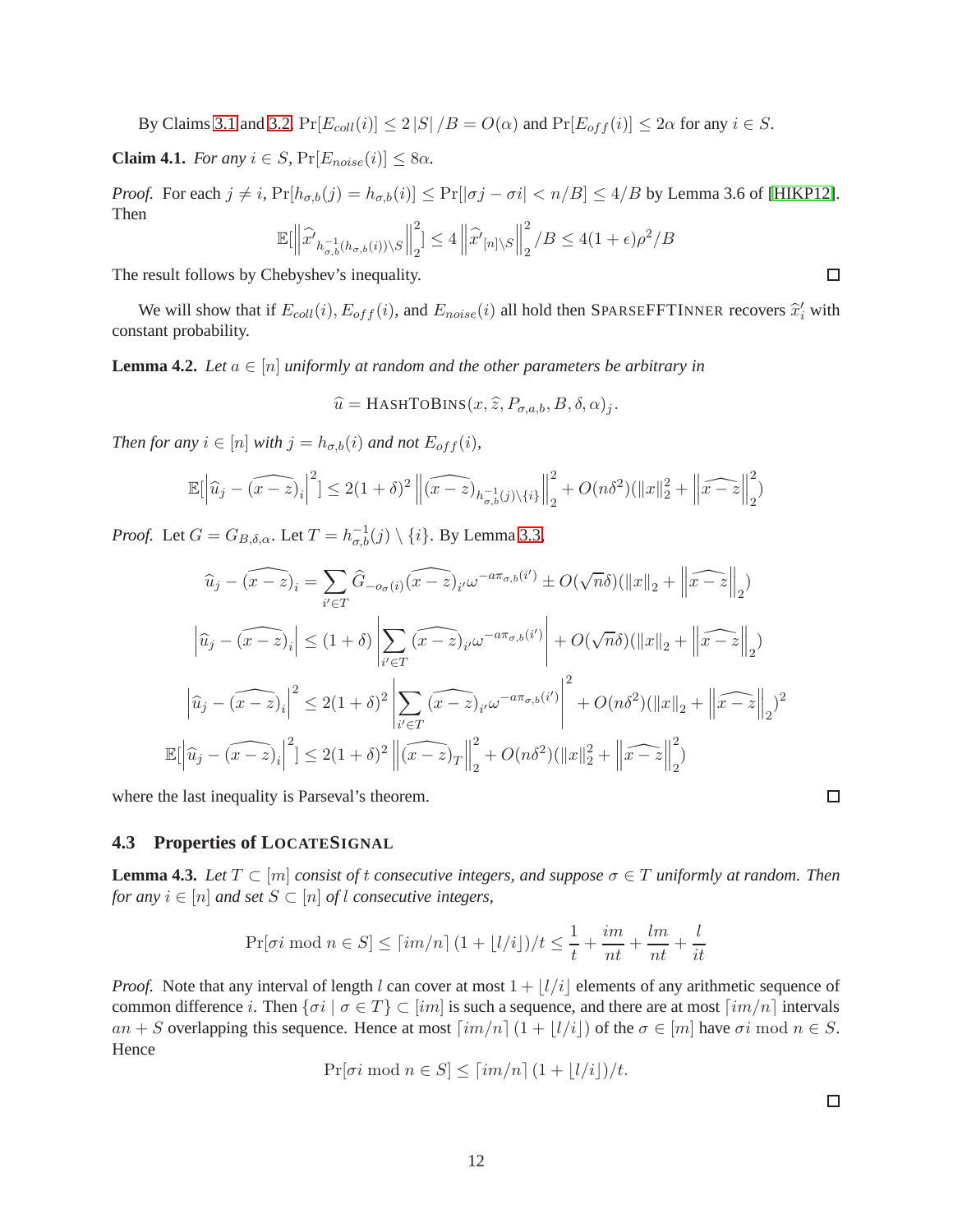<span id="page-13-1"></span>**Lemma 4.4.** *Suppose none of*  $E_{coll}(i)$ ,  $E_{off}(i)$ *, and*  $E_{noise}(i)$  *hold, and let*  $j = h_{\sigma,b}(i)$ *. Consider any run of* LOCATEINNER *with*  $\pi_{\sigma,b}(i) \in [l_j, l_j + w]$  *. Then*  $\pi_{\sigma,b}(i) \in [l'_j, l'_j + 3w/t]$  *with probability at least*  $1 - tf^{\Omega(R_{loc})}$ , as long as

$$
B = \frac{Ck}{\alpha f \epsilon}.
$$

*for* C *larger than some fixed constant.*

*Proof.* Let  $\tau = \pi_{\sigma,b}(i)$ . Let  $g = \Theta(f^{1/3})$ , and  $C' = \frac{B\alpha\epsilon}{k} = \Theta(1/g^3)$ .

To get the result, we divide  $[l_j, l_j + w]$  into t "regions",  $Q_q = [l_j + \frac{q-1}{t}w, l_j + \frac{q}{t}w]$  for  $q \in [t]$ . We will first show that in each round r,  $c_j$  is close to  $2\pi\beta\tau/n$  with large constant probability. This will imply that  $Q_q$  gets a "vote," meaning  $v_{j,q}$  increases, with large constant probability for the  $q'$  with  $\tau \in Q_{q'}$ . It will also imply that  $v_{j,q}$  increases with only a small constant probability when  $|q - q'| \ge 2$ . Then  $R_{loc}$  rounds will suffice to separate the two with "high" probability, allowing the recovery of  $q'$  to within 2, or the recovery of  $\tau$  to within 3 regions or the recovery of  $\tau$  within  $3w/t$ .

Define  $T = h_{\sigma,b}^{-1}(h_{\sigma,b}(i)) \setminus \{i\}$ , so  $\left\| \widehat{x'}_T \right\|$  2  $\frac{2}{2} \leq \frac{\rho^2}{\alpha B}$ . In any round r, define  $\hat{u} = \hat{u}^{(r)}$  and  $a = a_r$ . We have by Lemma [4.2](#page-12-0) that

$$
\mathbb{E}\left[\left|\widehat{u}_j - \omega^{-a\tau}\widehat{x'}_i\right|^2\right] \le 2(1+\delta)^2 \left\|\widehat{x'}_T\right\|_2^2 + O(n\delta^2)(\|x\|_2^2 + \left\|\widehat{x'}\right\|_2^2)
$$
  

$$
< 3\frac{\rho^2}{\alpha B} \le \frac{3k}{B\alpha\epsilon}|\widehat{x'}_i|^2
$$
  

$$
= \frac{3}{C'}|\widehat{x'}_i|^2.
$$

Thus with probability  $1 - p$ , we have

$$
\left|\widehat{u}_j - \omega^{-a\tau}\widehat{x'}_i\right| \le \sqrt{\frac{3}{C'p}}\left|\widehat{x'}_i\right|
$$

$$
d(\phi(\widehat{u}_j), \phi(\widehat{x'}_i) - \frac{2\pi a\tau}{n}) \le \sin^{-1}(\sqrt{\frac{3}{C'p}})
$$

where  $d(x, y) = \min_{\gamma \in \mathbb{Z}} |x - y + 2\pi \gamma|$  is the "circular distance" between x and y. The analogous fact holds for  $\phi(\hat{u'}_j)$  relative to  $\phi(\hat{x'}_i) - \frac{2\pi(a+\beta)\tau}{n}$  $\frac{n^{(+)}}{n}$ . Therefore

$$
d(\phi(\widehat{u}_j/\widehat{u'}_j), \frac{2\pi\beta\tau}{n})
$$
  
= $d(\phi(\widehat{u}_j) - \phi(\widehat{u'}_j), (\phi(\widehat{x'}_i) - \frac{2\pi a\tau}{n}) - (\phi(\widehat{x'}_i) - \frac{2\pi(a+\beta)\tau}{n}))$   
 $\leq d(\phi(\widehat{u}_j), \phi(\widehat{x'}_i) - \frac{2\pi a\tau}{n}) + d(\phi(\widehat{u'}_j), \phi(\widehat{x'}_i) - \frac{2\pi(a+\beta)\tau}{n})$   
 $< 2\sin^{-1}(\sqrt{\frac{3}{C'p}})$ 

by the triangle inequality. Thus for any  $s = \Theta(g)$  and  $p = \Theta(g)$ , we can set  $C' = \frac{3}{p \sin^2(s \pi/4)} = O(1/g^3)$ so that

<span id="page-13-0"></span>
$$
d(c_j, \frac{2\pi\beta\tau}{n}) < s\pi/2\tag{3}
$$

with probability at least  $1 - 2p$ .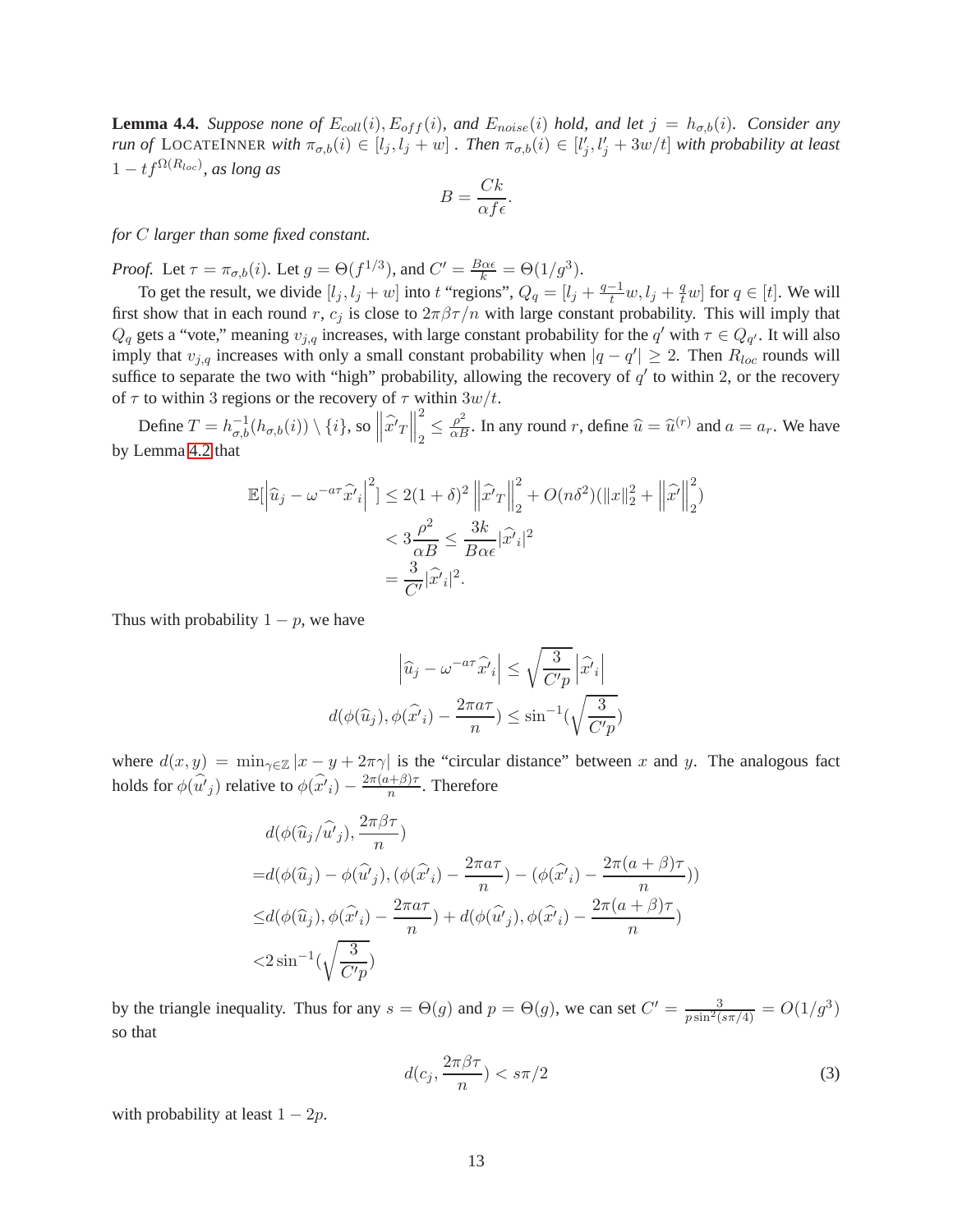Equation [\(3\)](#page-13-0) shows that  $c_j$  is a good estimate for i with good probability. We will now show that this means the approprate "region"  $Q_{q'}$  gets a "vote" with "large" probability.

For the q' with  $\tau \in [l_j + \frac{q'-1}{t}w, l_j + \frac{q'}{t}w]$ , we have that  $m_{j,q'} = l_j + \frac{q'-1/2}{t}w$  satisfies

$$
\left|\tau-m_{j,q'}\right| \le \frac{w}{2t}
$$

and hence by Equation [3](#page-13-0) and the triangle inequality,

$$
d(c_j, \theta_{j,q'}) \le d(\frac{2\pi\beta\tau}{n}, c_j) + d(\frac{2\pi\beta\tau}{n}, \frac{2\pi\beta m_{j,q'}}{n})
$$
  

$$
< \frac{s\pi}{2} + \frac{2\pi\beta w}{2tn}
$$
  

$$
\le \frac{s\pi}{2} + \frac{s\pi}{2}
$$
  

$$
= s\pi
$$

Thus,  $v_{j,q'}$  will increase in each round with probability at least  $1 - 2p$ .

Now, consider q with  $|q - q'| > 2$ . Then  $|\tau - m_{j,q}| > \frac{(2 \cdot 2 + 1)w}{2t}$  $\frac{+1}{2t}$ , and (from the definition of  $\beta$ ) we have

<span id="page-14-0"></span>
$$
\beta |\tau - m_{j,q}| > \frac{2(2+1)sn}{8} = 3sn/4.
$$
 (4)

We now consider two cases. First, assume that  $|\tau - m_{j,q}| \leq \frac{w}{st}$ . In this case, from the definition of  $\beta$  it follows that

$$
\beta |\tau - m_{j,q}| \leq n/2.
$$

Together with Equation [\(4\)](#page-14-0) this implies

$$
Pr[\beta(\tau - m_{j,q}) \mod n \in [-3sn/4, 3sn/4]] = 0.
$$

On the other hand, assume that  $|\tau - m_{j,q}| > \frac{w}{st}$ . In this case, we use Lemma [4.3](#page-12-1) with parameters  $l = 3sn/2, m = \frac{snt}{2m}$  $\frac{\sin t}{2w}$ ,  $t = \frac{\sin t}{4w}$  $\frac{snt}{4w}$ ,  $i = (\tau - m_{j,q})$  and n to conclude that

$$
\Pr[\beta(\tau - m_{j,q}) \mod n \in [-3sn/4, 3sn/4]] \le \frac{4w}{snt} + 2\frac{|\tau - m_{j,q}|}{n} + 3s + \frac{3sn}{2}\frac{st}{w}\frac{4w}{snt}
$$
  

$$
\le \frac{4w}{snt} + \frac{w}{n} + 9s
$$
  

$$
< \frac{5}{sB} + 9s < 10s
$$

where we used that  $|i| \le w/2 \le n/(2B)$ , the assumption  $\frac{w}{st} < |i|$ ,  $t \ge 1$ ,  $s < 1$ , and that  $s^2 > 5/B$ (because  $s = \Omega(g)$  and  $B = \omega(1/g^3)$ ). Thus in any case, with probability at least  $1 - 10s$  we have

$$
d(0, \frac{2\pi\beta(m_{j,q} - \tau)}{n}) > \frac{3}{2}s\pi
$$

for any q with  $|q - q'| > 2$ . Therefore we have

$$
d(c_j, \theta_{j,q}) \ge d(0, \frac{2\pi\beta(m_{j,q} - \tau)}{n}) - d(c_j, \frac{2\pi\beta\tau}{n}) > s\pi
$$

with probability at least  $1 - 10s - 2p$ , and  $v_{j,q}$  is not incremented.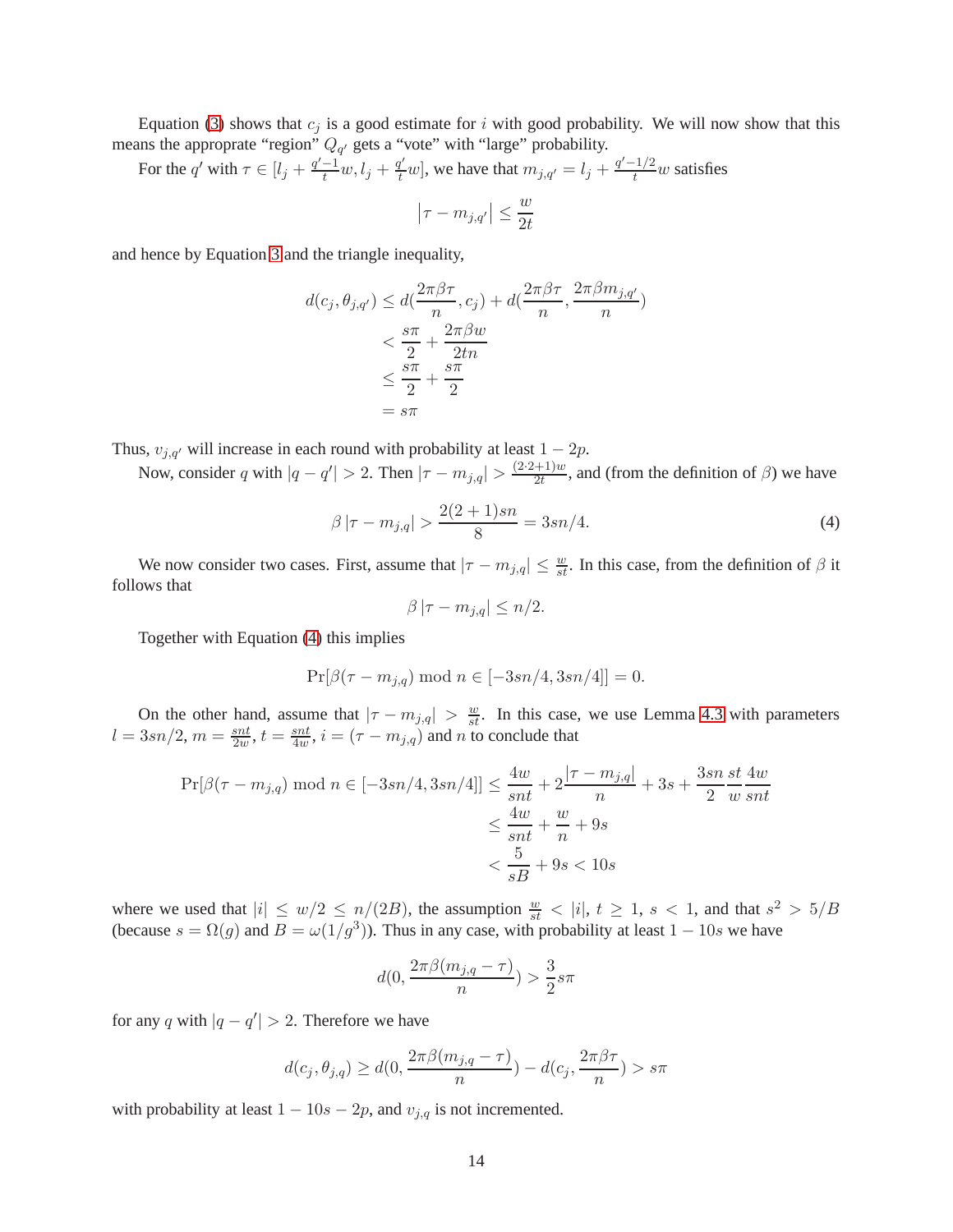To summarize: in each round,  $v_{j,q'}$  is incremented with probability at least  $1-2p$  and  $v_{j,q}$  is incremented with probability at most  $10s + 2p$  for  $|q - q'| > 2$ . The probabilities corresponding to different rounds are independent.

Set  $s = f'/20$  and  $p = f'/4$ . Then  $v_{j,q'}$  is incremented with probability at least  $1 - f'$  and  $v_{j,q}$  is incremented with probability less than  $f'$ . Then after  $R_{loc}$  rounds, by the Chernoff bound, for  $|q - q'| > 2$ 

$$
Pr[v_{j,q} > R_{loc}/2] \le {R_{loc}\choose R_{loc}/2} g^{R_{loc}/2} \le (4g)^{R_{loc}/2} = f^{\Omega(R_{loc})}
$$

for  $g = f^{1/3}/4$ . Similarly,

$$
\Pr[v_{j,q'} < R_{loc}/2] \le f^{\Omega(R_{loc})}.
$$

Hence with probability at least  $1 - tf^{\Omega(R_{loc})}$  we have  $q' \in Q^*$  and  $|q - q'| \leq 2$  for all  $q \in Q^*$ . But then  $\tau - l'_j \in [0, 3w/t]$  as desired.

Because  $\mathbb{E}[|\{i \in \text{supp}(\hat{z}) \mid E_{off}(i)\}|] = \alpha |\text{supp}(\hat{z})|$ , the expected running time is  $O(R_{loc}Bt + R_{loc}\frac{B}{\alpha})$  $\frac{\beta}{\alpha} \log(1/\delta) +$  $R_{loc}$  |supp $(\widehat{z})$ |(1 +  $\alpha$  log(1/ $\delta$ ))).

<span id="page-15-1"></span>**Lemma 4.5.** *Suppose*  $B = \frac{Ck}{\alpha^2 \epsilon}$  *for C larger than some fixed constant. Then for any*  $i \in S$ *, the procedure* LOCATESIGNAL *returns a set* L *such that* i ∈ L *with probability at least* 1−O(α)*. Moreover the procedure runs in expected time*

$$
O((\frac{B}{\alpha}\log(1/\delta) + |\text{supp}(\widehat{z})| (1 + \alpha \log(1/\delta))) \log(n/B)).
$$

*Proof.* Suppose none of  $E_{coll}(i)$ ,  $E_{off}(i)$ , and  $E_{noise}(i)$  hold, as happens with probability  $1 - O(\alpha)$ .

Set  $t = O(\log n)$ ,  $t' = t/3$  and  $R_{loc} = O(\log_{1/\alpha}(t/\alpha))$ . Let  $w_0 = n/B$  and  $w_D = w_0/(t')^{D-1}$ , so  $w_{D_{max}+1} < 1$  for  $D_{max} = \log_{t'}(w_0+1)$ . In each round  $D$ , Lemma [4.4](#page-13-1) implies that if  $\tau \in [l_j^{(D)}]$  $j^{(D)}, l_j^{(D)} + w_D$ then  $\pi_{\sigma,b}(i) \in [l_j^{(D+1)}]$  $j_j^{(D+1)}, l_j^{(D+1)} + w_{D+1}$  with probability at least  $1 - \alpha^{\Omega(R_{loc})} = 1 - \alpha/t$ . By a union bound, with probability at least  $1 - \alpha$  we have  $\pi_{\sigma,b}(i) \in [l_j^{(D_{max}+1)}]$  $\{(\frac{D_{max}+1}{j}, l_j^{(D_{max}+1)} + w_{D_{max}+1}] = \{l_j^{(D_{max}+1)}\}$  $\{U_{max}+1}\}$ . Thus  $i = \pi_{\sigma,b}^{-1}(l_j^{(D_{max}+1)})$  $j^{(Dmax+1)}) \in L.$ Since  $R_{loc}D_{max} = O(\log_{1/\alpha}(t/\alpha)\log_t(n/B)) = O(\log(n/B))$ , the running time is

$$
O(D_{max}(R_{loc}\frac{B}{\alpha}\log(1/\delta)+R_{loc}|\text{supp}(\hat{z})|\left(1+\alpha\log(1/\delta)\right))\right)=O((\frac{B}{\alpha}\log(1/\delta)+|\text{supp}(\hat{z})|\left(1+\alpha\log(1/\delta)\right))\log(n/B)).
$$

#### **4.4 Properties of ESTIMATEVALUES**

<span id="page-15-0"></span>**Lemma 4.6.** *For any*  $i \in L$ ,

$$
\Pr[\left|\hat{w}_i - \hat{x'}_i\right|^2 > \mu^2] < e^{-\Omega(R_{est})}
$$

*if*  $B > \frac{Ck}{\alpha \epsilon}$  for some constant C.

*Proof.* Define  $e_r = \hat{u}_j^{(r)} \omega^{a_r i} - \hat{x'}_i$  in each round r, and  $T_r = \{i' \min h_{\sigma_r, b_r}(i') = h_{\sigma_r, b_r}(i), i' \neq i\}$ , and

$$
\nu_i^{(r)} = \sum_{T_r} \hat{x'}_{i'} \omega^{-a_r i'}.
$$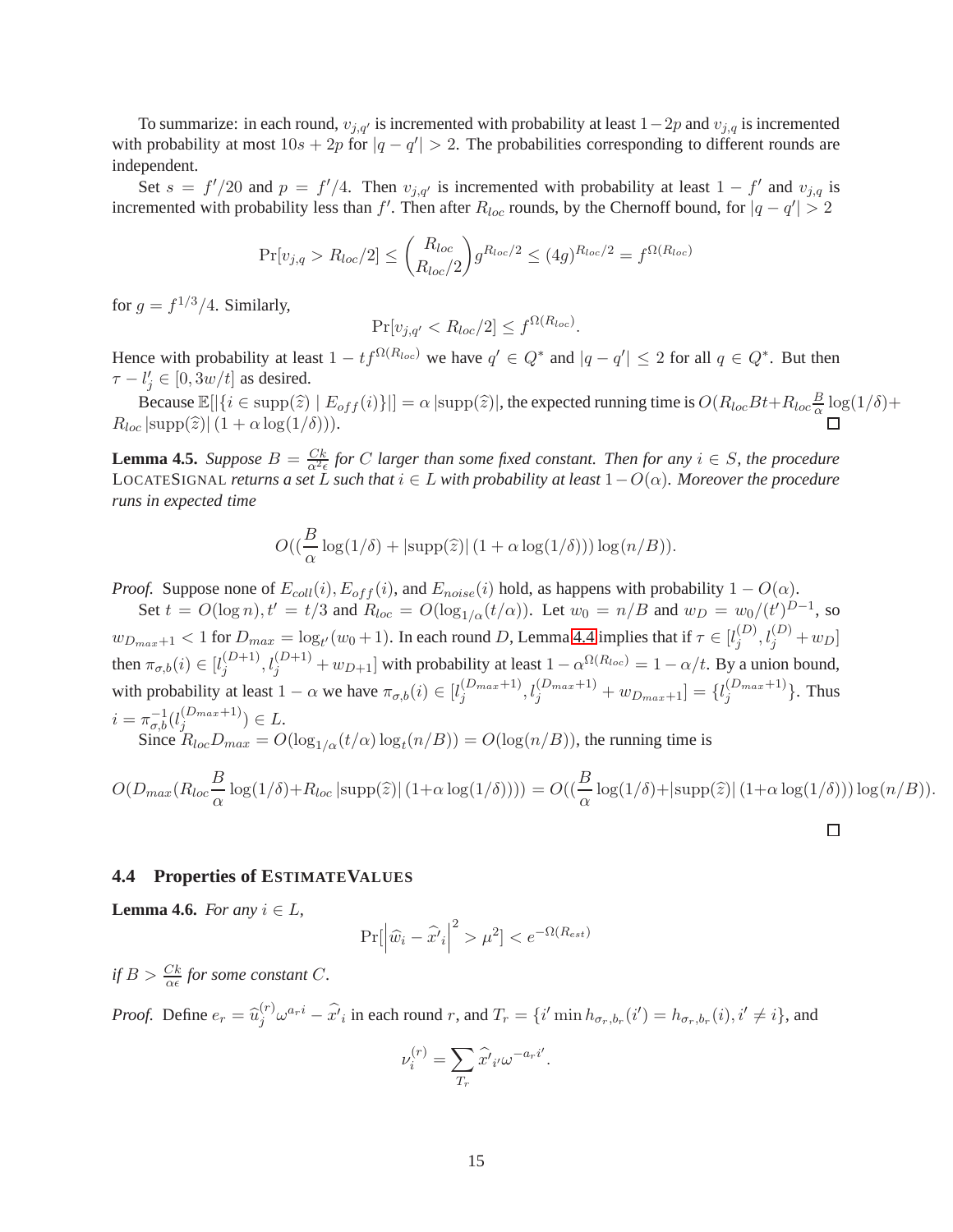Suppose none of  $E_{coll}^{(r)}(i), E_{off}^{(r)}(i)$ , and  $E_{noise}^{(r)}(i)$  hold, as happens with probability  $1 - O(\alpha)$ . Then by Lemma [4.2,](#page-12-0)

$$
\mathbb{E}_{a_r}[|e_r|^2] \le 2(1+\delta)^2 \left\|\widehat{x'}_{T_r}\right\|_2^2 + O(n\delta^2)(\|x\|_2^2 + \|x'\|_2^2).
$$

Hence by  $E_{off}^{(r)}$  and  $E_{noise}^{(r)}$  not holding,

$$
\mathbb{E}_{a_r}[|e_r|^2] \le 2(1+\delta)^2 \frac{\rho^2}{\alpha B} + O(\rho^2/n^2)
$$

$$
\le \frac{3}{\alpha B} \rho^2 = \frac{3k}{\alpha \epsilon B} \mu^2 < \frac{3}{C} \mu^2
$$

Hence with  $3/4 - O(\alpha) > 5/8$  probability in total,

$$
|e_r|^2 < \frac{12}{C} \mu^2 < \mu^2
$$

for sufficiently large C. Thus  $|\text{median}_r e_r|^2 < \mu^2$  with probability at least  $1 - e^{-\Omega(R_{est})}$ . Since  $\hat{w}_i = \hat{w}_i$  $x'_{i}$  + median  $e_{r}$ , the result follows.

<span id="page-16-2"></span>**Lemma 4.7.** *Let*  $R_{est} = O(\log \frac{B}{\gamma f k})$ *. Then if*  $k' = (1 + f)k \leq 2k$ *, we have*  $\text{Err}^2(\hat{x'_L} - \hat{w_J}, fk) \leq \text{Err}^2(\hat{x'_L}, k) + O(\epsilon)\rho^2$ 

*with probability*  $1 - \gamma$ *.* 

*Proof.* By Lemma [4.6,](#page-15-0) each index  $i \in L$  has

$$
\Pr[\left|\hat{w}_i - \hat{x'}_i\right|^2 > \mu^2] < \frac{\gamma f k}{B}.
$$

Let  $U = \{i \mid \left| \widehat{w}_i - \widehat{x'}_i \right|$ <sup>2</sup> >  $\mu^2$ }. With probability  $1 - \gamma$ ,  $|U| \leq f k$ ; assume this happens. Then

<span id="page-16-0"></span>
$$
\left\|(\widehat{x'} - \widehat{w})_{L \setminus U}\right\|_{\infty}^{2} \leq \mu^{2}.
$$
\n(5)

Let T contain the top 2k coordinates of  $\hat{w}_{L\setminus U}$ . By the analysis of Count-Sketch (most specifically, Theo-rem 3.1 of [\[PW11\]](#page-26-12)), the  $\ell_{\infty}$  guarantee means that

<span id="page-16-1"></span>
$$
\left\|\widehat{x'}_{L\setminus U} - \widehat{w}_T\right\|_2^2 \le \text{Err}^2(\widehat{x'}_{L\setminus U}, k) + 3k\mu^2. \tag{6}
$$

Because J is the top  $(2 + f)k$  coordinates of  $\widehat{w}, T \subset J$  and  $|J \setminus T| \leq fk$ . Thus

$$
\begin{split} \text{Err}^2(\widehat{x_L'} - \widehat{w_J}, fk) &\leq \left\| \widehat{x_{L\setminus U}'} - \widehat{w_{J\setminus U}} \right\|_2^2 \\ &\leq \left\| \widehat{x'}_{L\setminus U} - \widehat{w_T} \right\|_2^2 + \left\| (\widehat{x'} - \widehat{w})_{J\setminus (U \cup T)} \right\|_2^2 \\ &\leq \left\| \widehat{x'}_{L\setminus U} - \widehat{w_T} \right\|_2^2 + |J\setminus T| \left\| (\widehat{x'} - \widehat{w})_{J\setminus U} \right\|_\infty^2 \\ &\leq \text{Err}^2(\widehat{x'}_{L\setminus U}, k) + 3k\mu^2 + f k\mu^2 \\ &\leq \text{Err}^2(\widehat{x'}_{L\setminus U}, k) + 4\epsilon\rho^2 \end{split}
$$

where we used Equations [\(5\)](#page-16-0) and [\(6\)](#page-16-1).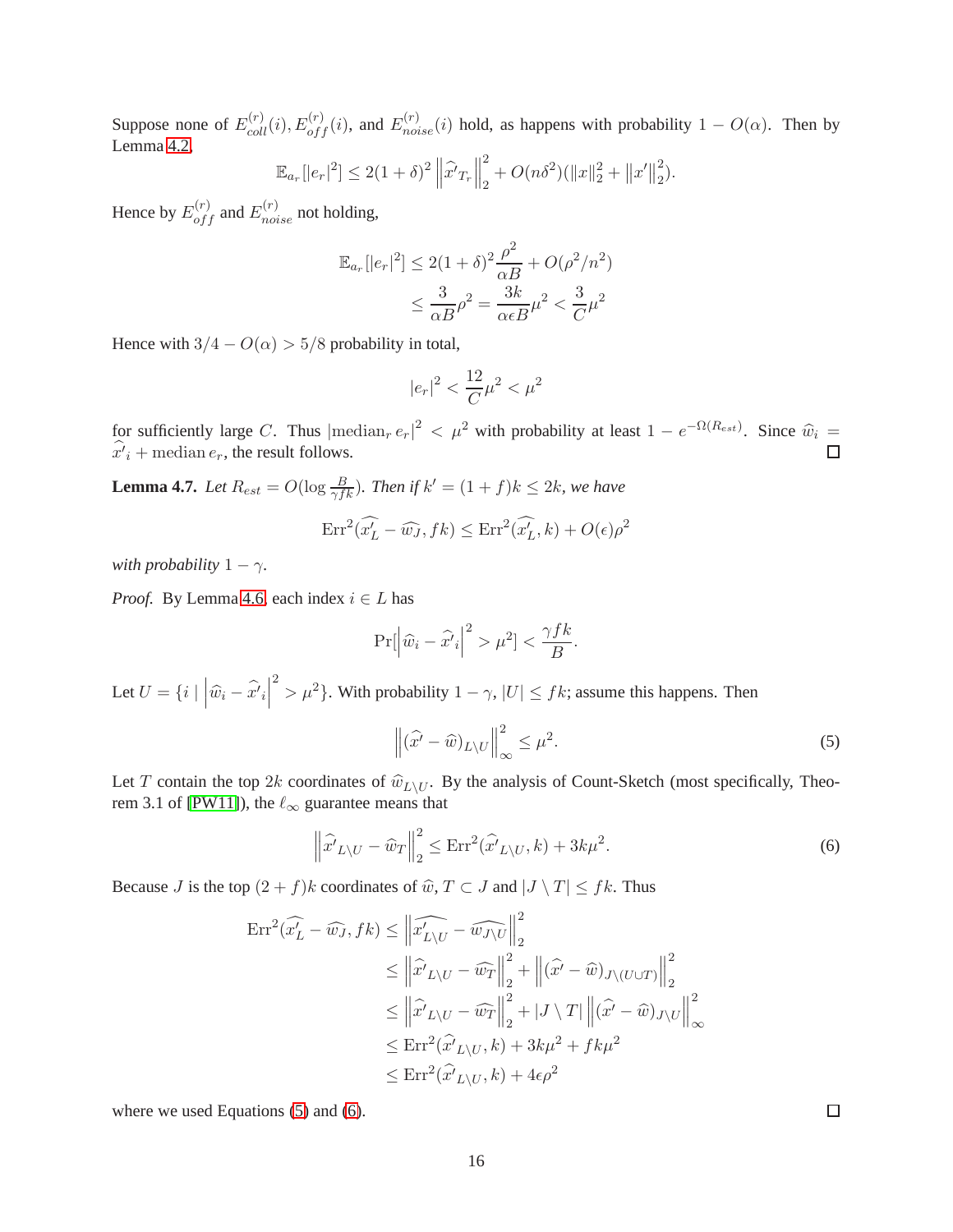### **4.5 Properties of SPARSEFFT**

Define  $\hat{v}^{(r)} = \hat{x} - \hat{z}^{(r)}$ . We will show that  $\hat{v}^{(r)}$  gets sparser as r increases, with only a mild increase in the error.

<span id="page-17-1"></span>**Lemma 4.8.** *Consider any one loop r of* SPARSEFFT, *running with parameters*  $B = \frac{Ck}{\alpha^2 \epsilon}$  *for some parameters* C*,* f*, and* α*, with* C *larger than some fixed constant. Then*

$$
\operatorname{Err}^2(\widehat{v}^{(r+1)}, 2fk) \le (1 + O(\epsilon)) \operatorname{Err}^2(\widehat{v}^{(r)}, k) + O(\epsilon \delta^2 n^3 (\|x\|_2^2 + \left\|\widehat{v}^{(r)}\right\|_2^2))
$$

*with probability*  $1 - O(\alpha/f)$ *, and the running time is* 

$$
O((|\operatorname{supp}(\hat{z}^{(r)})|(1+\alpha\log(1/\delta))+\frac{B}{\alpha}\log(1/\delta))(\log\frac{1}{\alpha\epsilon}+\log(n/B))).
$$

*Proof.* We use  $R_{est} = O(\log \frac{B}{\alpha k}) = O(\log \frac{1}{\alpha \epsilon})$  rounds inside ESTIMATEVALUES.

The running time for LOCATESIGNAL is

$$
O((\frac{B}{\alpha}\log(1/\delta) + |\operatorname{supp}(\widehat{z}^{(r)})|(1+\alpha\log(1/\delta)))\log(n/B)),
$$

and for ESTIMATEVALUES is

<span id="page-17-0"></span>
$$
O(\log \frac{1}{\alpha \epsilon} (\frac{B}{\alpha} \log(1/\delta) + |\operatorname{supp}(\hat{z}^{(r)})| (1 + \alpha \log(1/\delta))))
$$

for a total running time as given.

Let  $\mu^2 = \frac{\epsilon}{k}$  $\frac{\epsilon}{k} \operatorname{Err}^2(\widehat{v}^{(r)}, k)$ , and  $S = \{i \in [n] \mid \left| \widehat{v}_i^{(r)} \right|$ i  $2^{2} > \mu^{2}$ .

By Lemma [4.5,](#page-15-1) each  $i \in S$  lies in  $L_r$  with probability at least  $1 - O(\alpha)$ . Hence  $|S \setminus L| < fk$  with probability at least  $1 - O(\alpha/f)$ . Let  $T \subset L$  contain the largest k coordinates of  $\hat{v}^{(r)}$ . Then

$$
\operatorname{Err}^2(\widehat{v}_{[n]\backslash L}^{(r)}, fk) \le \left\| \widehat{v}_{[n]\backslash (L\cup S)}^{(r)} \right\|_2^2 \le \left\| \widehat{v}_{[n]\backslash (L\cup T)}^{(r)} \right\|_2^2 + \left| T \setminus S \right\| \left\| \widehat{v}_{[n]\backslash S}^{(r)} \right\|_\infty^2 \le \operatorname{Err}^2(\widehat{v}_{[n]\backslash L}^{(r)}, k) + k\mu^2. \tag{7}
$$

Let  $\hat{w} = \hat{z}^{(r+1)} - \hat{z}^{(r)} = \hat{v}^{(r)} - \hat{v}^{(r+1)}$  by the vector recovered by ESTIMATEVALUES. Then  $\text{supp}(\hat{w}) \subset L$ , so

$$
\begin{aligned} \text{Err}^2(\widehat{v}^{(r+1)}, 2fk) &= \text{Err}^2(\widehat{v}^{(r)} - \widehat{w}, 2fk) \\ &\leq \text{Err}^2(\widehat{v}_{[n]\backslash L}^{(r)}, fk) + \text{Err}^2(\widehat{v}_L^{(r)} - \widehat{w}, fk) \\ &\leq \text{Err}^2(\widehat{v}_{[n]\backslash L}^{(r)}, fk) + \text{Err}^2(\widehat{v}_L^{(r)}, k) + O(k\mu^2) \end{aligned}
$$

by Lemma [4.7.](#page-16-2) But by Equation [\(7\)](#page-17-0), this gives

$$
\begin{aligned} \text{Err}^2(\widehat{v}^{(r+1)}, 2fk) &\leq \text{Err}^2(\widehat{v}_{[n]\setminus L}^{(r)}, k) + \text{Err}^2(\widehat{v}_L^{(r)}, k) + O(k\mu^2) \\ &\leq \text{Err}^2(\widehat{v}^{(r)}, k) + O(k\mu^2) \\ &= \text{Err}^2(\widehat{v}^{(r)}, k) + O(\epsilon \rho^2). \end{aligned}
$$

The result follows from the definition of  $\rho^2$ .

Given the above, this next proof largely follows the argument of [\[IPW11\]](#page-26-13), Theorem 3.7.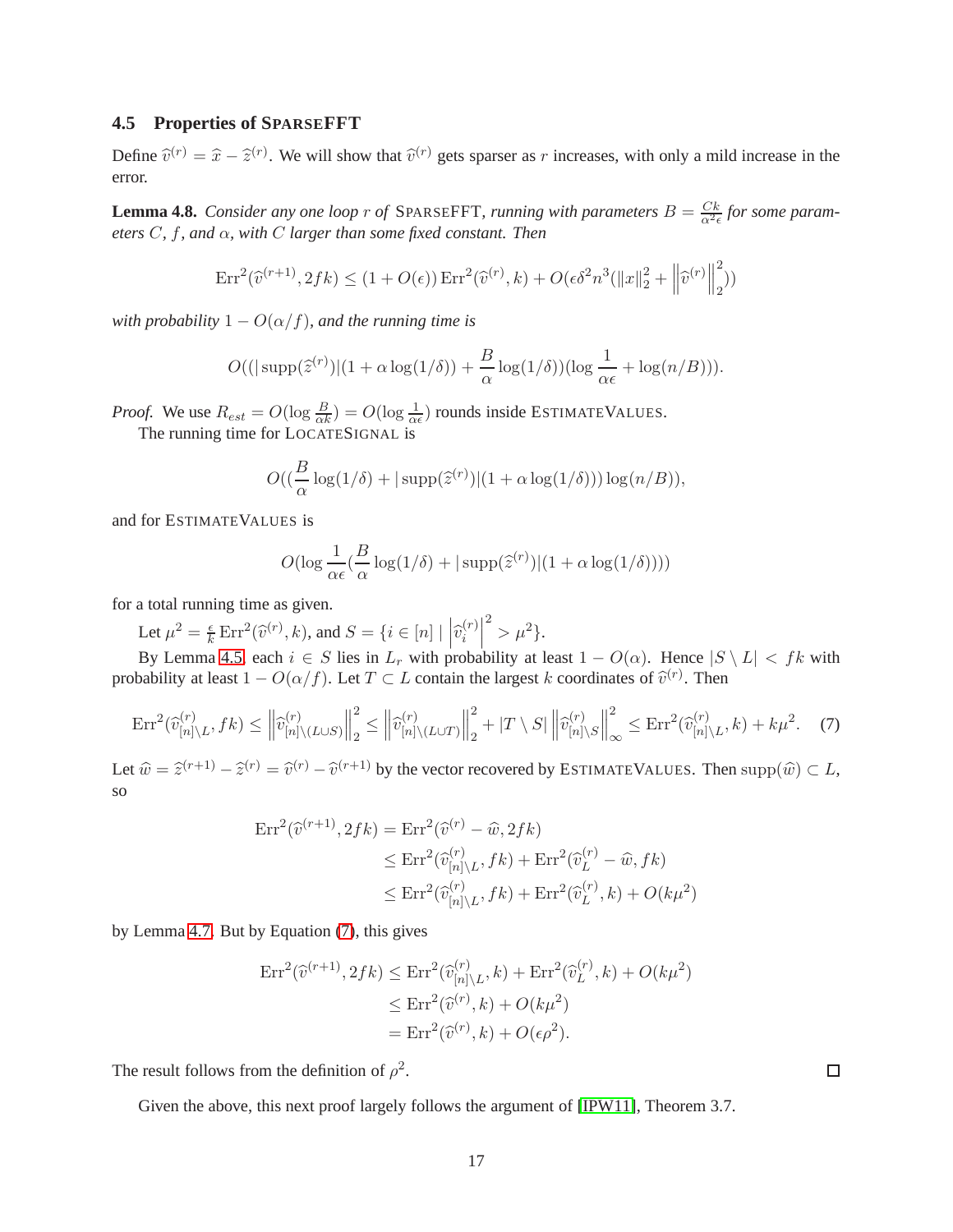<span id="page-18-0"></span>**Theorem 4.9.** SPARSEFFT *recovers*  $\hat{z}^{(R+1)}$  *with* 

<span id="page-18-1"></span>
$$
\left\|\widehat{x} - \widehat{z}^{(R+1)}\right\|_2 \le (1+\epsilon) \operatorname{Err}(\widehat{x}, k) + \delta \left\|\widehat{x}\right\|_2
$$

in  $O(\frac{k}{\epsilon})$  $\frac{k}{\epsilon} \log(n/k) \log(n/\delta)$  *time.* 

*Proof.* Define  $f_r = O(1/r^2)$  so  $\sum f_r < 1/4$ . Choose R so  $\prod_{r \leq R} f_r < 1/k \leq \prod_{r \leq R} f_r$ . Then  $R =$  $O(\log k / \log \log k)$ , since  $\prod_{r \le R} f_r < f_{R/2}^{R/2} = (2/R)^R$ .

Set  $\epsilon_r = f_r \epsilon$ ,  $\alpha_r = \Theta(f_r^2)$ ,  $k_r = k \prod_{i \lt r} f_i$ ,  $B_r = O(\frac{k}{\epsilon})$  $\frac{k}{\epsilon} \alpha_r f_r$ ). Then  $B_r = \omega(\frac{k_r}{\alpha_r^2 \epsilon_r})$ , so for sufficiently large constant the constraint of Lemma [4.8](#page-17-1) is satisfied. For appropriate constants, Lemma [4.8](#page-17-1) says that in each round r,

$$
\text{Err}^2(\widehat{v}^{(r+1)}, k_{r+1}) = \text{Err}^2(\widehat{v}^{(r+1)}, f_r k_r) \le (1 + f_r \epsilon) \text{Err}^2(\widehat{v}^{(r)}, k_r) + O(f_r \epsilon \delta^2 n^3 (\|x\|_2^2 + \left\|\widehat{v}^{(r)}\right\|_2^2))
$$
(8)

with probability at least  $1-f_r$ . Now, the change  $\hat{w} = \hat{v}^{(r)} - \hat{v}^{(r+1)}$  in round r is a median of HASHTOBINS results  $\hat{u}$ . Hence by Lemma [3.3,](#page-5-0)

$$
\begin{aligned} \|\widehat{w}\|_{1} &\leq 2 \max \|\widehat{u}\|_{1} \leq 2((1+\delta) \left\|\widehat{v}^{(r)}\right\|_{1} + \delta n(\|x\|_{1} + 2 \left\|\widehat{x} - \widehat{v}^{(r)}\right\|_{1})) \\ &\left\|\widehat{v}^{(r+1)}\right\|_{1} \leq 3 \left\|\widehat{v}^{(r)}\right\|_{1} + O(\delta n)(\sqrt{n} \left\|\widehat{x}\right\|_{2} + \left\|\widehat{v}^{(r)}\right\|_{2}) \\ &\leq 3 \left\|\widehat{v}^{(r)}\right\|_{1} + O(\delta n \sqrt{n})(\|\widehat{x}\|_{1} + \left\|\widehat{v}^{(r)}\right\|_{1}) \end{aligned}
$$

We shall show by induction that  $\|\hat{v}^{(r)}\|_1 \leq 4^{r-1} \|\hat{x}\|_1$ . It is true for  $r = 1$ , and then since  $r \leq R < \log k$ ,

$$
\begin{aligned} \left\| \widehat v^{(r+1)} \right\|_1 &\leq 3 \left\| \widehat v^{(r)} \right\|_1 + O(\delta n \sqrt{n}) (\left\| \widehat x \right\|_1 + 4^{r-1} \left\| \widehat x \right\|_1) \\ &\leq 3 \left\| \widehat v^{(r)} \right\|_1 + O(\delta n \sqrt{n}k \left\| \widehat x \right\|_1) \leq 4 \left\| \widehat v^{(r)} \right\|_1. \end{aligned}
$$

Therefore  $\left\|\widehat{v}^{(r)}\right\|_2^2$  $\frac{2}{2} \leq 4^r \|\widehat{x}\|_1 \leq k \|\widehat{x}\|_1 \leq n\sqrt{n} \|\widehat{x}\|_2$ . Plugging into Equation [\(8\)](#page-18-1),

$$
Err^2(\hat{v}^{(r+1)}, k_{r+1}) \le (1 + f_r \epsilon) \cdot \text{Err}^2(\hat{v}^{(r)}, k_r) + O(f_r \epsilon \delta^2 n^{4.5} \|x\|_2^2)
$$

with probability at least  $1 - f_r$ . The error accumulates, so in round r we have

$$
\mathrm{Err}^2(\widehat{v}^{(r)}, k_r \prod_{i < r} f_i) \le \mathrm{Err}^2(\widehat{x}, k) \prod_{i < r} (1 + f_i \epsilon) + \sum_{i < r} O(f_r \epsilon \delta^2 n^{4.5} \|x\|_2^2) \prod_{i < j < r} (1 + f_j \epsilon)
$$

with probability at least  $1 - \sum_{i \leq r} f_i > 3/4$ . Hence in the end, since  $k \prod_{i \leq r} f_i < 1$ ,

$$
\left\|\hat{v}^{(R+1)}\right\|_{2}^{2} = \text{Err}^{2}(\hat{v}^{(R+1)}, 1 - o(1)) \le \text{Err}^{2}(\hat{x}, k) \prod_{i \le R} (1 + f_{i}\epsilon) + O(R\epsilon\delta^{2}n^{4.5} \|x\|_{2}^{2}) \prod_{i < R} (1 + f_{i}\epsilon)
$$

with probability at least  $3/4$ . We also have

$$
\prod_i (1 + f_i \epsilon) \le e^{\epsilon \sum_i f_i} \le e
$$

making

$$
\prod_{i} (1 + f_i \epsilon) \le 1 + e \sum_{i} f_i \epsilon < 1 + 2\epsilon.
$$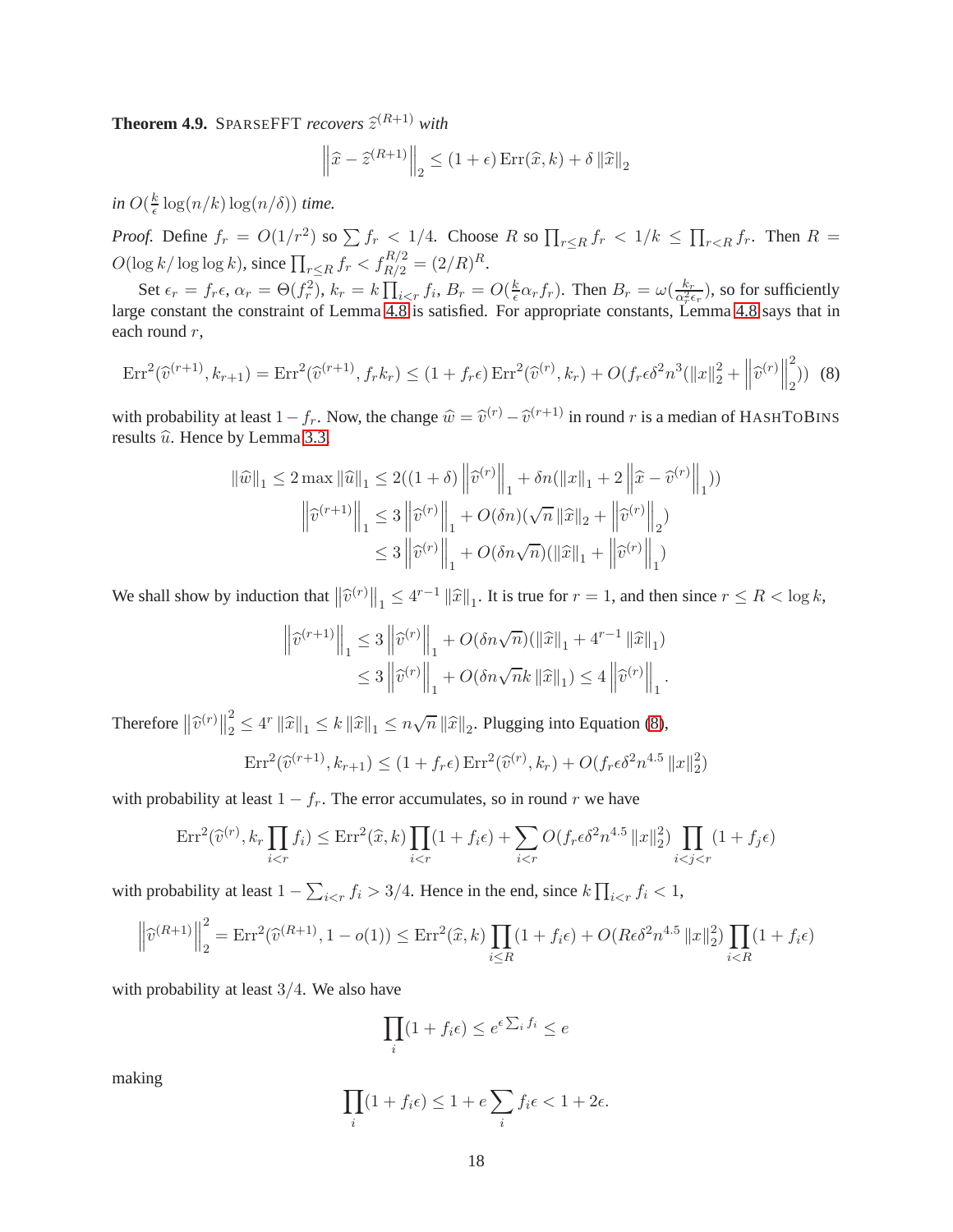Thus we get the approximation factor

$$
\left\|\hat{x} - \hat{z}^{(R+1)}\right\|_{2}^{2} \le (1+2\epsilon) \operatorname{Err}^{2}(\hat{x}, k) + O((\log k)\delta^{2} n^{4.5} \|x\|_{2}^{2})
$$

with at least 3/4 probability. Rescaling  $\delta$  by poly(n) and taking the square root gives the desired

$$
\left\|\widehat{x} - \widehat{z}^{(R+1)}\right\|_2 \le (1+\epsilon) \operatorname{Err}(\widehat{x}, k) + \delta \left\|x\right\|_2.
$$

Now we analyze the running time. The update  $\hat{z}^{(r+1)} - \hat{z}^{(r)}$  in round r has support size  $2k_r$ , so in round r

$$
|\operatorname{supp}(\widehat{z}^{(r)})| \le \sum_{i < r} 2k_r = O(k).
$$

Thus the expected running time in round r is (recalling that we replaced  $\delta$  by  $\delta/n^{O(1)}$ )

$$
O((\left|\text{supp}(\hat{z}^{(r)})\right|(1+\alpha_r \log(n/\delta)) + \frac{B_r}{\alpha_r} \log(n/\delta))(\log \frac{1}{\alpha_r \epsilon_r} + \log(n/B_r)))
$$
  
= 
$$
O((k + \frac{k}{r^4} \log(n/\delta) + \frac{k}{\epsilon r^2} \log(n/\delta))(\log r + \log \frac{1}{\epsilon} + \log(n\epsilon/k) + \log r))
$$
  
= 
$$
O((k + \frac{k}{\epsilon r^2} \log(n/\delta))(\log r + \log(n/k)))
$$

We split the terms multiplying k and  $\frac{k}{\epsilon r^2} \log(n/\delta)$ , and sum over r. First,

$$
\sum_{r=1}^{R} (\log r + \log(n/k)) \le O(R \log R + R \log(n/k))
$$
  

$$
\le O(\log k + \log k \log(n/k))
$$
  

$$
= O(\log k \log(n/k)).
$$

Next,

$$
\sum_{r=1}^{R} \frac{1}{r^2} (\log r + \log(n/k)) = O(\log(n/k))
$$

Thus the total running time is

$$
O(k \log k \log(n/k) + \frac{k}{\epsilon} \log(n/\delta) \log(n/k)) = O(\frac{k}{\epsilon} \log(n/\delta) \log(n/k)).
$$

 $\Box$ 

# <span id="page-19-0"></span>**5 Reducing the full** k**-dimensional DFT to the exact** k**-sparse case in** n **dimensions**

In this section we show the following lemma. Assume that  $k$  divides  $n$ .

**Lemma 5.1.** *Suppose that there is an algorithm A that given a vector y such that*  $\hat{y}$  *is*  $k$ -*sparse, computes*  $\hat{y}$  *in time*  $T(k)$ . Then there is an algorithm A' that given a k-dimensional vector x computes  $\hat{x}$  in time  $O(T(k))$ .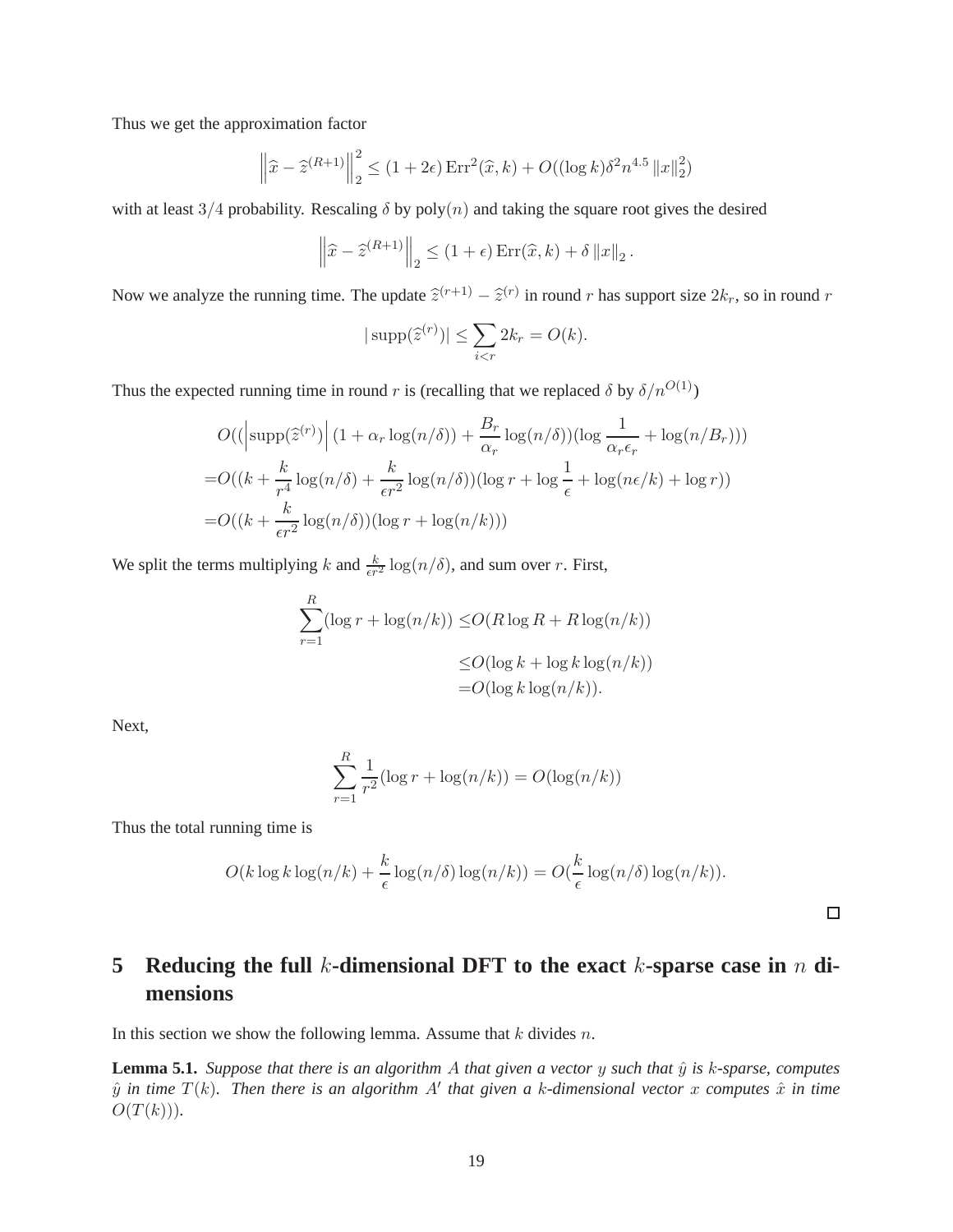*Proof.* Given a k-dimensional vector x, we define  $y_i = x_i \mod k$ , for  $i = 0 \dots n - 1$ . Whenever A requests a sample  $y_i$ , we compute it from x in constant time. Moreover, we have that  $\hat{y}_i = \hat{x}_{i/(n/k)}$  if i divides  $(n/k)$ , and  $\hat{y}_i = 0$  otherwise. Thus  $\hat{y}$  is k-sparse. Since  $\hat{x}$  can be immediately recovered from  $\hat{y}$ , the lemma follows. П

**Corollary 5.2.** *Assume that the* n*-dimensional DFT cannot be computed in* o(n log n) *time. Then any algorithm for the k-sparse DFT (for vectors of arbitrary dimension) must run in*  $\Omega(k \log k)$  *time.* 

## **6 Lower Bound**

In this section, we show any algorithm satisfying [\(1\)](#page-1-1) must access  $\Omega(k \log(n/k)/\log \log n)$  samples of x.

We translate this problem into the language of compressive sensing:

<span id="page-20-2"></span>**Theorem 6.1.** Let  $F \in \mathbb{C}^{n \times n}$  be orthonormal and satisfy  $|F_{i,j}| = 1/\sqrt{n}$  for all i, j. Suppose an algorithm *takes* m *adaptive samples of* F x *and computes* x <sup>∗</sup> *with*

$$
||x - x^*||_2 \le 2 \min_{k \text{-sparse } x'} ||x - x'||_2
$$

*for any* x, with probability at least 3/4. Then  $m = \Omega(k \log(n/k) / \log \log n)$ .

**Corollary 6.2.** *Any algorithm computing the approximate Fourier transform must access*  $\Omega(k \log(n/k)/\log \log n)$ *samples from the time domain.*

If the samples were chosen non-adaptively, we would immediately have  $m = \Omega(k \log(n/k))$  by [\[PW11\]](#page-26-12). However, an algorithm could choose samples based on the values of previous samples. In the sparse recovery framework allowing general linear measurements, this adaptivity can decrease the number of measurements to  $O(k \log \log(n/k))$  [\[IPW11\]](#page-26-13); in this section, we show that adaptivity is much less effective in our setting where adaptivity only allows the choice of Fourier coefficients.

We follow the framework of Section 4 of [\[PW11\]](#page-26-12). Let  $\mathcal{F} \subset \{S \subset [n] \mid |S| = k\}$  be a family of k-sparse supports such that:

- $|S \oplus S'| \ge k$  for  $S \ne S' \in \mathcal{F}$ , where  $\oplus$  denotes the exclusive difference between two sets,
- $\Pr_{S \in \mathcal{F}}[i \in S] = k/n$  for all  $i \in [n]$ , and
- $\log |\mathcal{F}| = \Omega(k \log (n/k)).$

This is possible; for example, a random linear code on  $\lfloor n/k \rfloor^k$  with relative distance  $1/2$  has these proper-ties.<sup>[10](#page-20-0)</sup>

For each  $S \in \mathcal{F}$ , let  $X^S = \{x \in \{0, \pm 1\}^n \mid \text{supp}(x^S) = S\}$ . Let  $x \in X^S$  uniformly at random. The variables  $x_i$ ,  $i \in S$ , are i.i.d. subgaussian random random variables with parameter  $\sigma^2 = 1$ , so for any row  $F_j$  of F,  $F_j x$  is subgaussian with parameter  $\sigma^2 = k/n$ . Therefore

$$
\Pr_{x \in X^S} [|F_j x| > t\sqrt{k/n}] < 2e^{-t^2/2}
$$

hence there exists an  $x^S \in X^S$  with

<span id="page-20-1"></span>
$$
\left\| F x^S \right\|_{\infty} < O(\sqrt{\frac{k \log n}{n}}). \tag{9}
$$

Let  $X = \{x^S \mid S \in \mathcal{F}\}\$  be the set of all such  $x^S$ .

Let  $w \sim N(0, \alpha \frac{k}{n} I_n)$  be i.i.d. normal with variance  $\alpha k/n$  in each coordinate.

Consider the following process:

<span id="page-20-0"></span><sup>&</sup>lt;sup>10</sup>This assumes  $n/k$  is a prime larger than 2. If  $n/k$  is not prime, we can choose  $n' \in [n/2, n]$  to be a prime multiple of k, and restrict to the first n' coordinates. This works unless  $n/k < 3$ , in which case the bound of  $\Theta(k \log(n/k)) = \Theta(k)$  is trivial.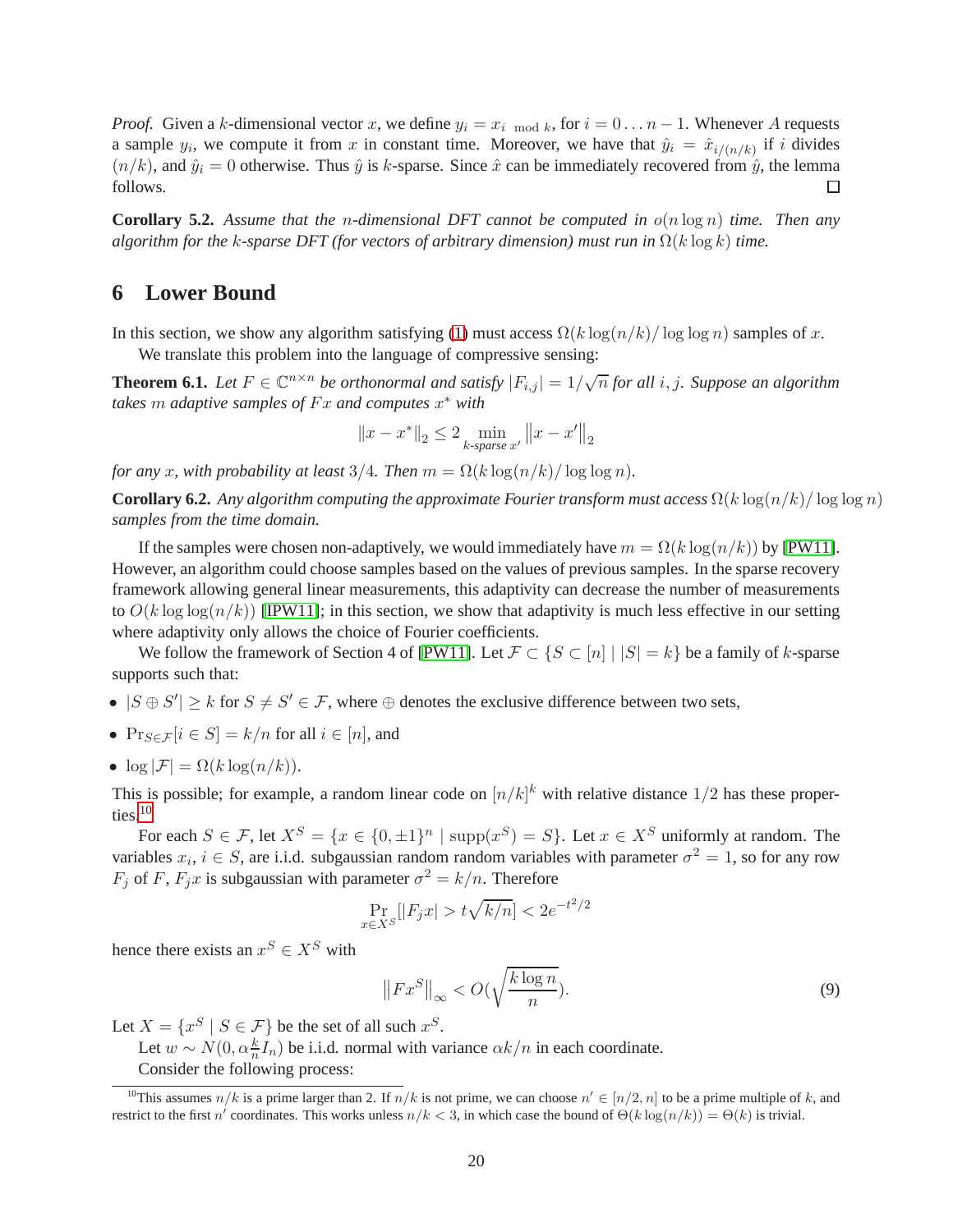**Procedure** First, Alice chooses  $S \in \mathcal{F}$  uniformly at random, then  $x \in X$  subject to supp $(x) = S$ , then  $w \sim N(0, \alpha \frac{k}{n} I_n)$  for  $\alpha = \Theta(1)$ . For  $j \in [m]$ , Bob chooses  $i_j \in [n]$  and observes  $y_j = F_{i_j}(x + w)$ . He then computes the result  $x' \approx x$  of sparse recovery, rounds to X by  $\hat{x} = \arg \min_{x^* \in X} ||x^* - x'||_2$ , and sets  $S' = \text{supp}(\hat{x})$ . This gives a Markov chain  $S \to x \to y \to x' \to \hat{x} \to S'$ .

We will show that deterministic sparse recovery algorithms require large  $m$  to succeed on this input distribution  $x + w$  with 3/4 probability. As a result, randomized sparse recovery algorithms require large m to succeed with 3/4 probability.

Our strategy is to give upper and lower bounds on  $I(S; S')$ , the mutual information between S and S'.

<span id="page-21-0"></span>**Lemma 6.3** (Analog of Lemma 4.3 of [\[PW11\]](#page-26-12) for  $\epsilon = O(1)$ ). *There exists a constant*  $\alpha' > 0$  *such that if*  $\alpha < \alpha'$ , then  $I(S; S') = \Omega(k \log(n/k))$ .

*Proof.* Assuming the sparse recovery succeeds (as happens with 3/4 probability), we have  $||x' - (x + w)||_2 \le$  $2\left\|w\right\|_2$ , which implies  $\left\|x'-x\right\|_2 \leq 3\left\|w\right\|_2$ . Therefore

$$
\|\hat{x} - x\|_2 \le \|\hat{x} - x'\|_2 + \|x' - x\|_2
$$
  
\n
$$
\le 2 \|x' - x\|_2
$$
  
\n
$$
\le 6 \|w\|_2.
$$

We also know  $||x' - x''||_2 \ge \sqrt{k}$  for all distinct  $x', x'' \in X$  by construction. With probability at least 3/4 we have  $||w||_2 \le \sqrt{4\alpha k} < \sqrt{k}/6$  for sufficiently small  $\alpha$ . But then  $||\hat{x} - x||_2 < \sqrt{k}$ , so  $\hat{x} = x$  and  $S = S'$ . Thus  $Pr[S \neq S'] \leq 1/2$ .

Fano's inequality states  $H(S | S') \leq 1 + Pr[S \neq S'] \log |\mathcal{F}|$ . Thus

$$
I(S; S') = H(S) - H(S | S') \ge -1 + \frac{1}{2} \log |\mathcal{F}| = \Omega(k \log (n/k))
$$

as desired.

We next show an analog of their upper bound (Lemma 4.1 of [\[PW11\]](#page-26-12)) on  $I(S; S')$  for adaptive measurements of bounded  $\ell_{\infty}$  norm. The proof follows the lines of [\[PW11\]](#page-26-12), but is more careful about dependencies and needs the  $\ell_{\infty}$  bound on  $Fx$ .

#### <span id="page-21-1"></span>**Lemma 6.4.**

$$
I(S; S') \le O(m \log(1 + \frac{1}{\alpha} \log n)).
$$

*Proof.* Let  $A_j = F_{i_j}$  for  $j \in [m]$ , and let  $w'_j = F_{i_j}w$ . The  $w'_j$  are independent normal variables with variance  $\alpha \frac{k}{n}$ .

Let  $y_j = A_j x + w'_j$ . We know  $I(S; S') \leq I(x; y)$  because  $S \to x \to y \to S'$  is a Markov chain. Because the variables  $A_j$  are deterministic given  $y_1, \ldots, y_{j-1}$ , we have by the chain rule for information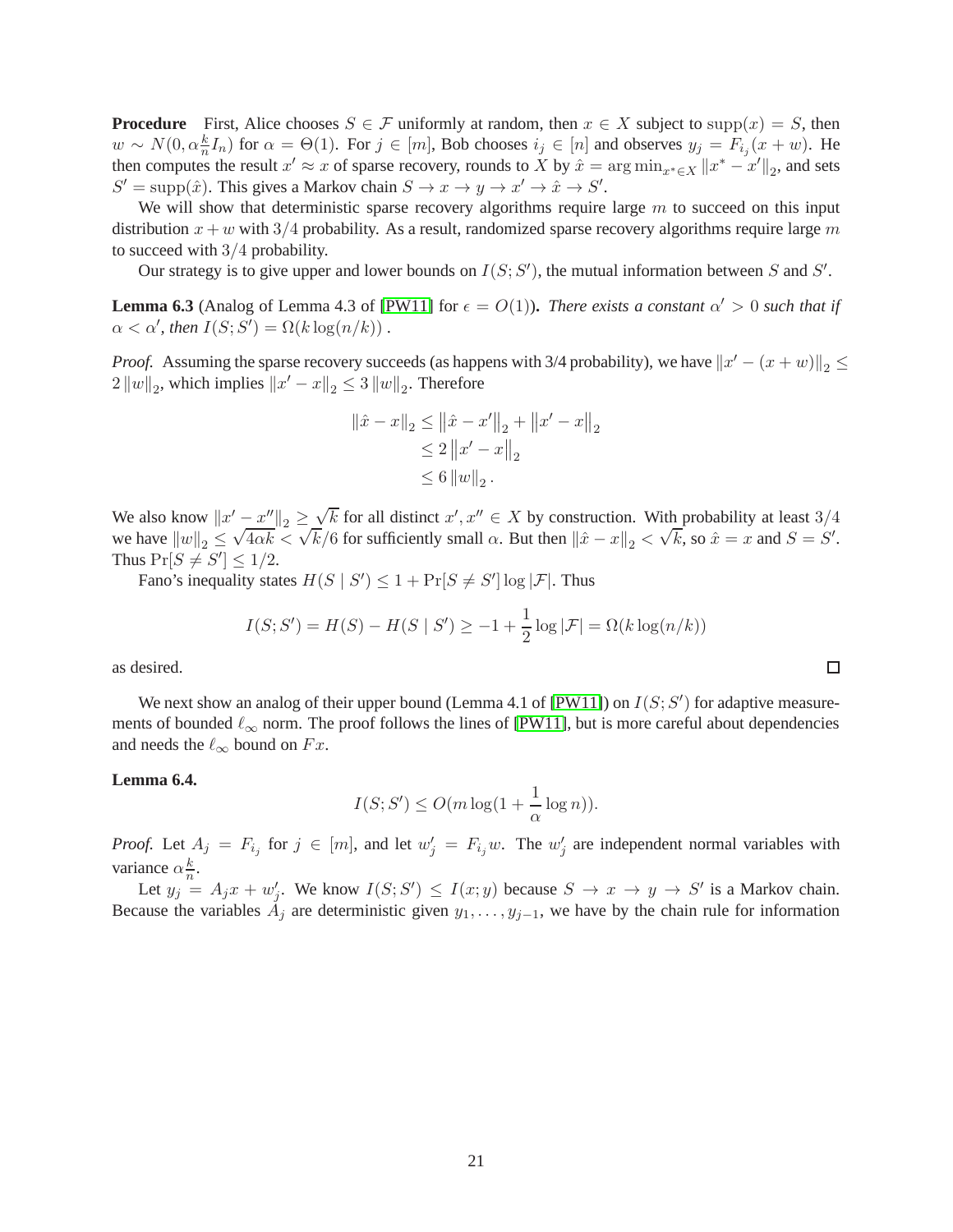that

$$
I(S; S') \leq I(x; y)
$$
  
\n
$$
= I(x; y_1) + \sum_{j=2}^{m} I(x; y_j | y_1, \dots, y_{j-1})
$$
  
\n
$$
\leq I(A_1x; y_1) + \sum_{j=2}^{m} I(A_jx; y_j | y_1, \dots, y_{j-1})
$$
  
\n
$$
= I(A_1x; A_1x + w'_1) + \sum_{j=2}^{m} I(A_jx; A_jx + w'_j | y_1, \dots, y_{j-1})
$$
  
\n
$$
= H(A_1x + w'_1) - H(A_1x + w'_1 | A_1x) + \sum_{j=2}^{m} H(A_jx + w'_j | y_1, \dots, y_{j-1}) - H(A_jx + w'_j | A_jx, y_1, \dots, y_{j-1})
$$
  
\n
$$
= H(A_1x + w'_1) - H(w'_1 | A_1x) + \sum_{j=2}^{m} H(A_jx + w'_j | y_1, \dots, y_{j-1}) - H(w'_j | A_jx, y_1, \dots, y_{j-1})
$$
  
\n
$$
= H(A_1x + w'_1 | A_1) - H(w'_1 | A_1x, A_1) + \sum_{j=2}^{m} H(A_jx + w'_j | y_1, \dots, y_{j-1}, A_j) - H(w'_j | A_jx, A_j)
$$
  
\n
$$
\leq H(A_1x + w'_1 | A_1) - H(w'_1 | A_1x, A_1) + \sum_{j=2}^{m} H(A_jx + w'_j | A_j) - H(w'_j | A_jx, A_j)
$$
  
\n
$$
= H(A_1x + w'_1 | A_1) - H(A_1x + w'_1 | A_1x, A_1) + \sum_{j=2}^{m} H(A_jx + w'_j | A_j) - H(A_jx + w'_j | A_jx, A_j)
$$
  
\n
$$
= \sum_{j} I(A_jx; A_jx + w'_j | A_j).
$$

Thus it suffices to show  $I(A_jx; A_jx + w'_j \mid A_j) = O(\log(1 + \frac{1}{\alpha}\log n))$  for all j. We have

$$
I(A_j x; A_j x + w'_j | A_j) = \mathbb{E}_{A_j}[I(A_j x; A_j x + w'_j)]
$$

Note that  $A_j$  is a row of F and  $w'_j \sim N(0, \frac{\alpha k}{n})$  $\frac{\partial x}{\partial n}$ ) independently. Hence it suffices to show that for any row v of F, for  $u \sim N(0, \frac{\alpha k}{n})$  $\frac{\alpha k}{n}$ ) we have

$$
I(vx; vx + u) = O(\log(1 + \frac{1}{\alpha}\log n)).
$$

But we know  $|vx| \le O(\sqrt{\frac{k \log n}{n}})$  $\frac{\log n}{n}$ ) by Equation [\(9\)](#page-20-1). By the Shannon-Hartley theorem on channel capacity of Gaussian channels under a power constraint,

$$
I(vx; vx + u) \leq \frac{1}{2} \log\left(1 + \frac{\mathbb{E}[(vx)^2]}{\mathbb{E}[u^2]}\right)
$$
  
= 
$$
\frac{1}{2} \log\left(1 + \frac{n}{\alpha k} O(\frac{k \log n}{n})\right)
$$
  
= 
$$
O(\log(1 + \frac{1}{\alpha} \log n))
$$

as desired.

Theorem [6.1](#page-20-2) follows from Lemma [6.3](#page-21-0) and Lemma [6.4,](#page-21-1) with  $\alpha = \Theta(1)$ .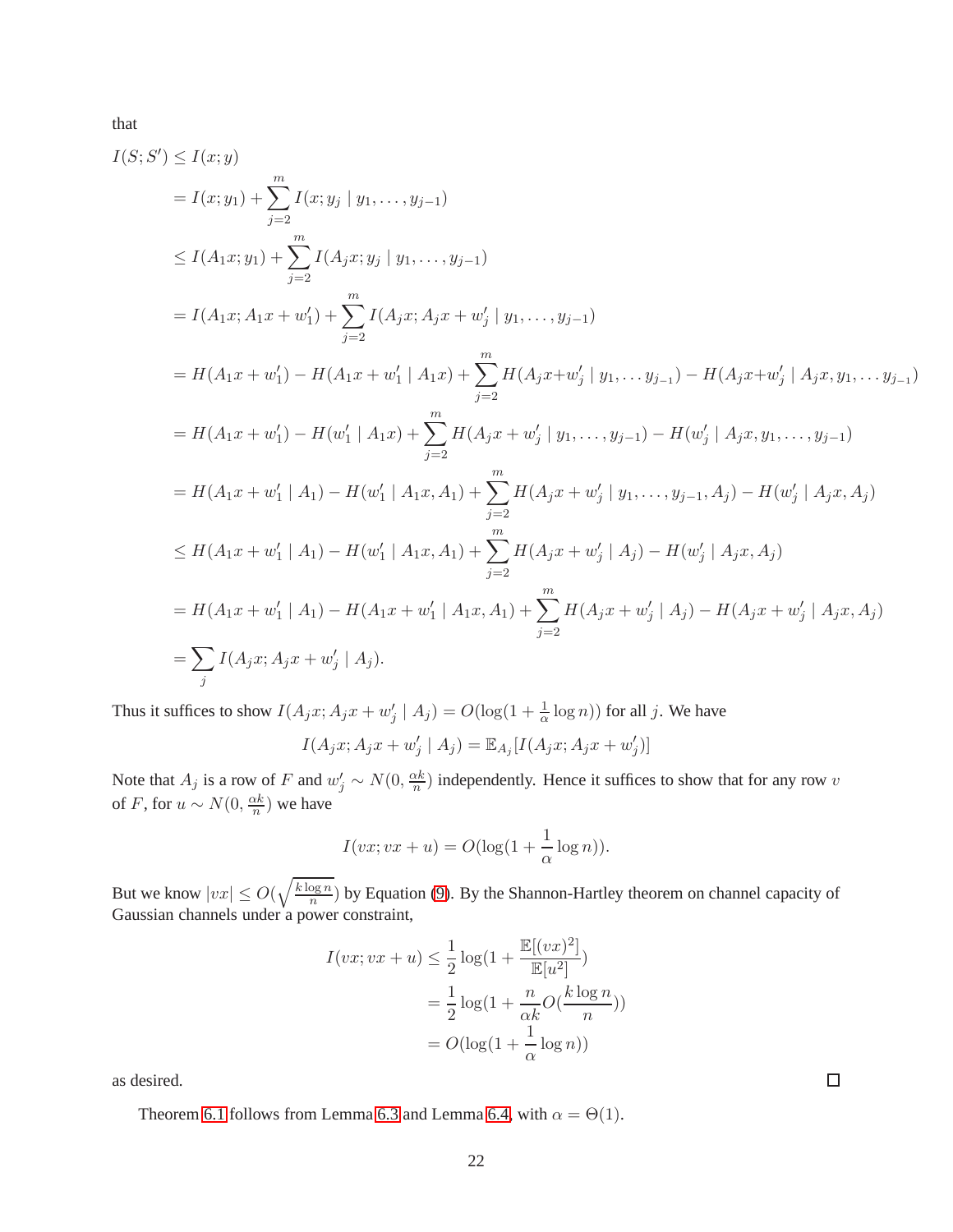## <span id="page-23-0"></span>**7 Efficient Constructions of Window Functions**

<span id="page-23-1"></span>**Claim 7.1.** *Let* cdf *denote the standard Gaussian cumulative distribution function. Then:*

*1.* cdf $(t) = 1 - \text{cdf}(-t)$ . 2.  $\text{cdf}(t) \leq e^{-t^2/2}$  *for*  $t < 0$ *. 3.* cdf(t) <  $\delta$  *for*  $t < -\sqrt{2 \log(1/\delta)}$ . 4.  $\int_{x=-\infty}^{t} \operatorname{cdf}(x)dx < \delta$  for  $t < -\sqrt{4\pi \log(1/\delta)}$ . *5.* For any  $\delta$ , there exists a function  $\widetilde{\mathrm{cdf}}_{\delta}(t)$  computable in  $O(\log(1/\delta))$  time such that  $\left\|\mathrm{cdf}-\widetilde{\mathrm{cdf}}_{\delta}\right\|_{\infty} < \delta$ .

*Proof.*

- 1. Follows from the symmetry of Gaussian distribution.
- 2. Follows from a standard moment generating function bound on Gaussian random variables.
- 3. Follows from (2).
- 4. Property (2) implies that  $\text{cdf}(t)$  is at most  $\sqrt{2\pi}$  larger than the Gaussian pdf. Then apply (3).
- 5. By (1) and (3),  $\text{cdf}(t)$  can be computed as  $\pm \delta$  or  $1 \pm \delta$  unless  $|t| < \sqrt{2(\log(1/\delta))}$ . But then an efficient expansion around 0 only requires  $O(log(1/\delta))$  terms to achieve precision  $\pm \delta$ .

For example, we can truncate the representation [\[Mar04\]](#page-26-17)

$$
cdf(t) = \frac{1}{2} + \frac{e^{-t^2/2}}{\sqrt{2\pi}} \left( t + \frac{t^3}{3} + \frac{t^5}{3 \cdot 5} + \frac{t^7}{3 \cdot 5 \cdot 7} + \dots \right)
$$

at  $O(\log(1/\delta))$  terms.

<span id="page-23-2"></span>**Claim 7.2.** *Define the continuous Fourier transform of*  $f(t)$  *by* 

$$
\widehat{f}(s) = \int_{-\infty}^{\infty} e^{-2\pi i s t} f(t) dt.
$$

*For*  $t \in [n]$ *, define* 

$$
g_t = \sum_{j=-\infty}^{\infty} f(t + nj)
$$

*and*

$$
g_t' = \sum_{j=-\infty}^{\infty} \widehat{f}(t/n + j).
$$

Then  $\hat{g} = g'$ , where  $\hat{g}$  *is the n-dimensional DFT of g.*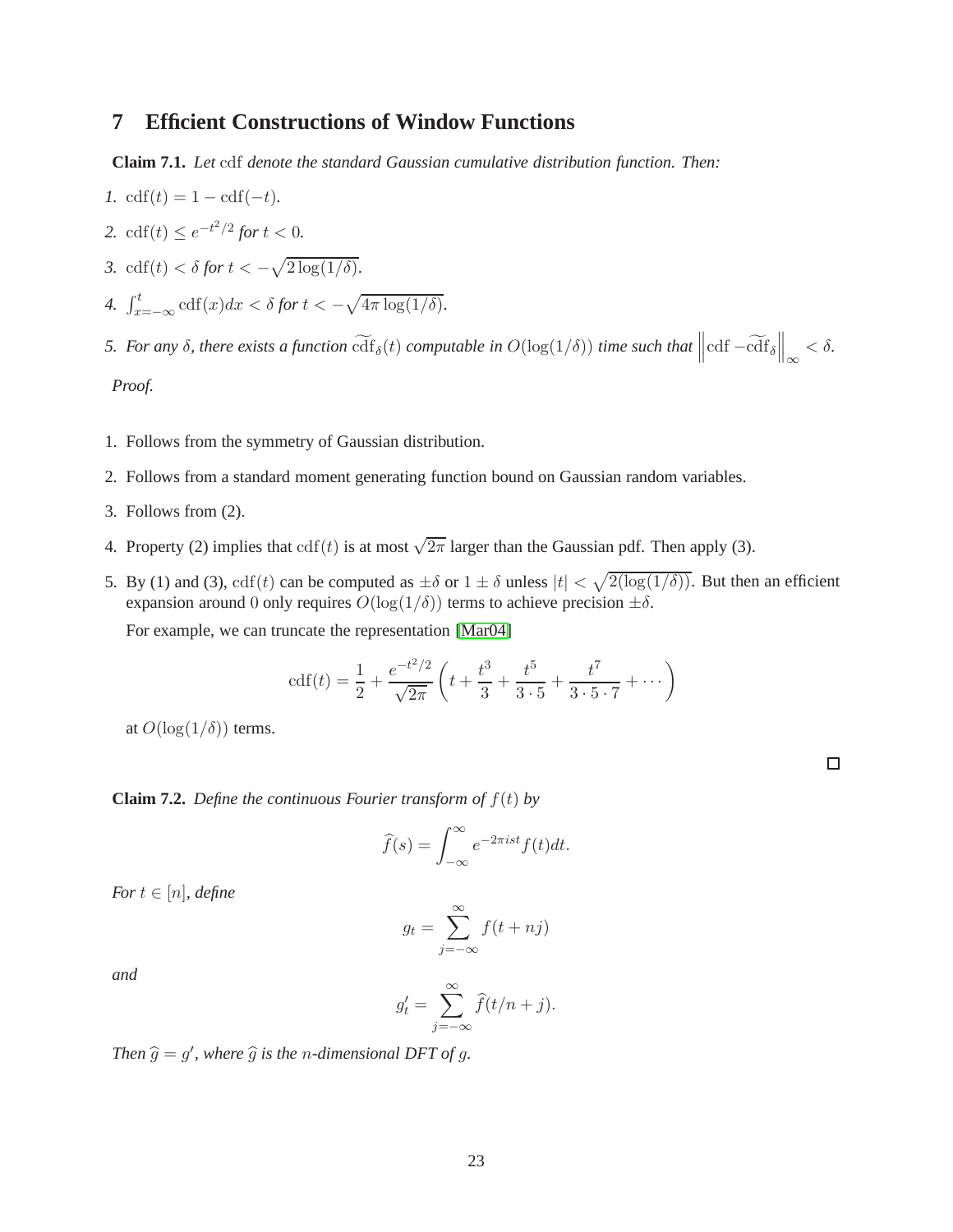*Proof.* Let  $\Delta_1(t)$  denote the Dirac comb of period 1:  $\Delta_1(t)$  is a Dirac delta function when t is an integer zero elsewhere. Then  $\widehat{\Delta_1} = \Delta_1$ . For any  $t \in [n]$ , we have

$$
\widehat{g}_t = \sum_{s=1}^n \sum_{j=-\infty}^{\infty} f(s+nj)e^{-2\pi its/n}
$$
  
\n
$$
= \sum_{s=1}^n \sum_{j=-\infty}^{\infty} f(s+nj)e^{-2\pi i t(s+nj)/n}
$$
  
\n
$$
= \sum_{s=-\infty}^{\infty} f(s)e^{-2\pi i ts/n}
$$
  
\n
$$
= \int_{-\infty}^{\infty} f(s)\Delta_1(s)e^{-2\pi i ts/n}ds
$$
  
\n
$$
= (\widehat{f} \cdot \Delta_1)(t/n)
$$
  
\n
$$
= (\widehat{f} \cdot \Delta_1)(t/n)
$$
  
\n
$$
= \sum_{j=-\infty}^{\infty} \widehat{f}(t/n + j)
$$
  
\n
$$
= g'_t.
$$

 $\Box$ 

**Lemma 7.3.** *There exist flat window functions*  $G$  *and*  $\widehat{G'}$  *with parameters*  $b, \delta$ *, and*  $\alpha$  *such that*  $G$  *can be computed in*  $O(\frac{B}{\alpha})$  $\frac{B}{\alpha}$  log(1/ $\delta$ )) *time, and for each* i  $G^{i}{}_{i}$  *can be evaluated in*  $O(\log(1/\delta))$  *time.* 

*Proof.* We will show this for a function  $G'$  that is (approximately) a Gaussian convolved with a box-car filter. First we construct analogous window functions for the continuous Fourier transform. We then show that discretizing these functions gives the desired result.

Let D be a Gaussian with standard deviation  $\sigma$  to be determined later, so  $\hat{D}$  is a Gaussian with standard deviation  $1/\sigma$ . Let  $\widehat{F}$  be a box-car filter of length 2C for some parameter C; that is, let  $\widehat{F}(t) = 1$  for  $|t| < C$ and  $F(t) = 0$  otherwise, so  $F(t) = \text{sinc}(t/C)$ . Let  $G^* = D \cdot F$ , so  $\widehat{G^*} = \widehat{D} * \widehat{F}$ .

Then  $|G^*(t)| \leq |D(t)| < \delta$  for  $t > \sigma \sqrt{2 \log(1/\delta)}$ . Furthermore,  $G^*$  is computable in  $O(1)$  time. Its Fourier transform is  $\widehat{G^*}(t) = \text{cdf}(\sigma(t+C)) - \text{cdf}(\sigma(t-C))$ . By Claim [7.1](#page-23-1) we have for  $|t| >$  $C + \sqrt{2 \log(1/\delta)}/\sigma$  that  $\widehat{G^*}(t) = \pm \delta$ . We also have, for  $|t| < C - \sqrt{2 \log(1/\delta)}/\sigma$ , that  $\widehat{G^*}(t) = 1 \pm 2\delta$ .

Now, for  $i \in [n]$  let  $H_i = \sum_{j=\infty}^{\infty} G^*(i+nj)$ . By Claim [7.2](#page-23-2) it has DFT  $\widehat{H}_i = \sum_{j=\infty}^{\infty} \widehat{G^*}(i/n+j)$ . Furthermore,  $\sum_{|i| > \sigma \sqrt{2 \log(1/\delta)}} |G^*(i)| \leq 2 \text{cdf}(-\sqrt{2 \log(1/\delta)}) \leq 2\delta.$ 

Similarly, from Claim [7.1,](#page-23-1) property (4), we have that if  $1/2 > C + \sqrt{4\pi \log(1/\delta)}/\sigma$  then  $\sum_{|i|>n/2}$  $\left|\widehat{G}^{*}(i/n)\right| \leq$ 4δ. Then for any  $|i| \le n/2$ ,  $\widehat{H}_i = \widehat{G}^*(i/n) \pm 4\delta$ .

Let

$$
G_i = \sum_{\substack{|j| < \sigma \sqrt{2\log(1/\delta)} \\ j \equiv i \pmod{n}} G^*(j)}
$$

for  $|i| < \sigma \sqrt{2 \log(1/\delta)}$  and  $G_i = 0$  otherwise. Then  $||G - H||_1 \le 2\delta$ . Let

$$
\widehat{G'}_i = \begin{cases}\n1 & |i| \le n(C - \sqrt{2\log(1/\delta)}/\sigma) \\
0 & |i| \ge n(C + \sqrt{2\log(1/\delta)}/\sigma) \\
\widetilde{\text{cdf}}_{\delta}(\sigma(i+C)/n) - \widetilde{\text{cdf}}_{\delta}(\sigma(i-C)/n) & \text{otherwise}\n\end{cases}
$$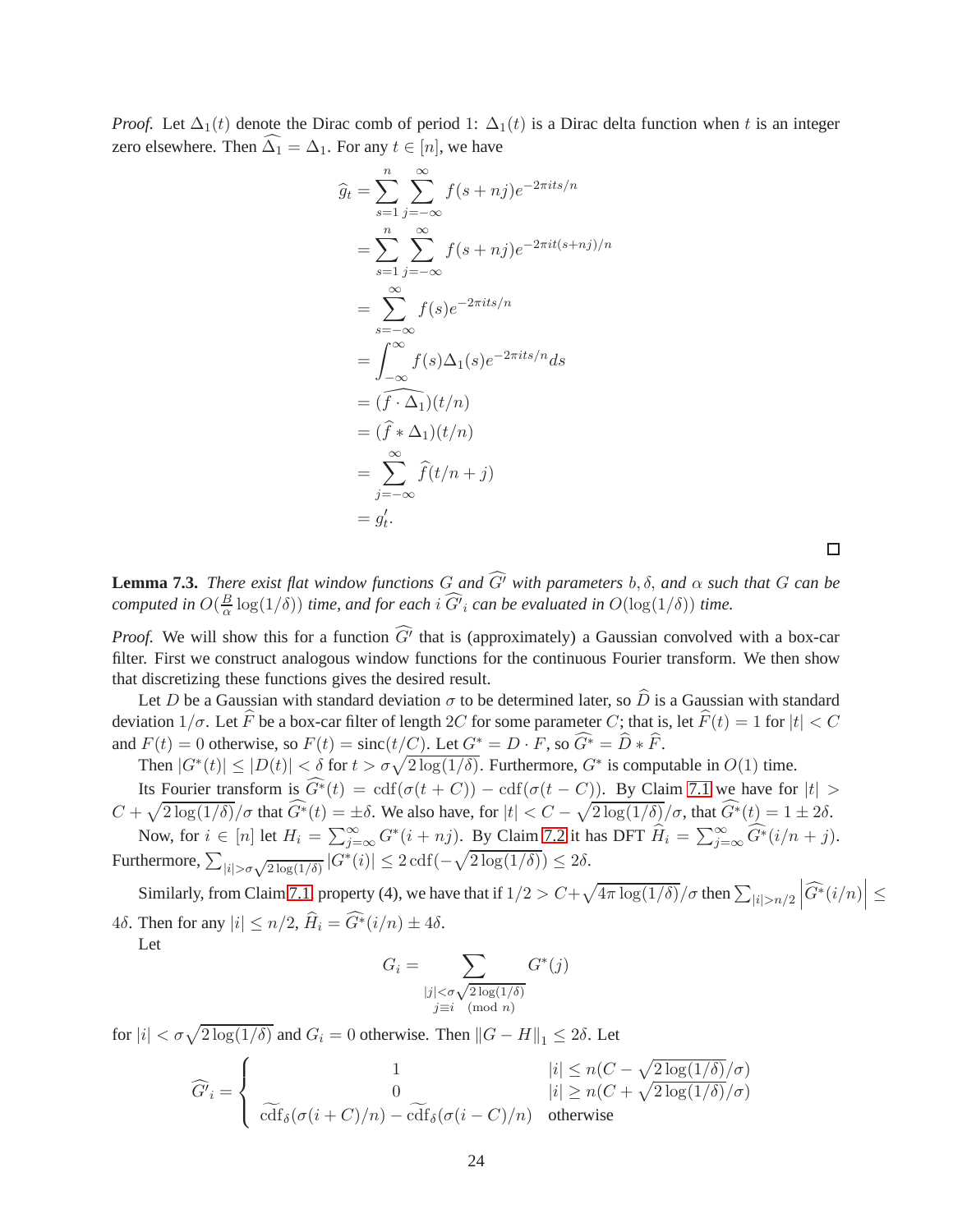where  $\text{cdf}_{\delta}(t)$  computes  $\text{cdf}(t)$  to precision  $\pm \delta$  in  $O(\log(1/\delta))$  time, as per Claim [7.1.](#page-23-1) Then  $G'_{i}$  =  $\widehat{G}^*(i/n) \pm 2\delta = \widehat{H}_i \pm 6\delta$ . Hence

$$
\left\|\widehat{G} - \widehat{G}'\right\|_{\infty} \le \left\|\widehat{G}' - \widehat{H}\right\|_{\infty} + \left\|\widehat{G} - \widehat{H}\right\|_{\infty} \le \left\|\widehat{G}' - \widehat{H}\right\|_{\infty} + \left\|\widehat{G} - \widehat{H}\right\|_{2} = \left\|\widehat{G}' - \widehat{H}\right\|_{\infty} + \left\|G - H\right\|_{2} \le 6\delta + 2\delta = 8\delta
$$

Replacing  $\delta$  by  $\delta/8$  and plugging in  $\sigma = \frac{4B}{\alpha}$  $\frac{dB}{\alpha}\sqrt{2\log(1/\delta)}$  and  $C = (1 - \alpha/2)/(2B)$ , we have that:

- $|G_i| = 0$  for  $|i| \ge \Omega(\frac{B}{\alpha} \log(1/\delta))$
- $G'_{i} = 1$  for  $|i| \leq (1 \alpha)n/(2B)$
- $G'_{i} = 0$  for  $|i| \ge n/(2B)$
- $G'_{i} \in [0, 1]$  for all *i*.

$$
\bullet \ \left\|\widehat{G'} - \widehat{G}\right\|_{\infty} < \delta.
$$

- We can compute G over its entire support in  $O(\frac{B}{\alpha})$  $\frac{B}{\alpha} \log(n/\delta)$  total time.
- For any *i*,  $G_i$  can be computed in  $O(\log(1/\delta))$  time for  $|i| \in [(1 \alpha)n/(2B), n/(2B)]$  and  $O(1)$  time otherwise.

We needed that  $1/2 \ge (1 - \alpha/2)/(2B) + \sqrt{2\pi}\alpha/(4B)$ , which holds for  $B \ge 2$ . The  $B = 1$  case is trivial, using the constant function  $G'_{i} = 1$ .  $\Box$ 

## **Acknowledgements**

## **References**

- <span id="page-25-4"></span>[AFS93] R. Agrawal, C. Faloutsos, and A. Swami. Efficient similarity search in sequence databases. *Int. Conf. on Foundations of Data Organization and Algorithms*, pages 69–84, 1993.
- <span id="page-25-5"></span>[AGS03] A. Akavia, S. Goldwasser, and S. Safra. Proving hard-core predicates using list decoding. *FOCS*, pages 146–, 2003.
- <span id="page-25-6"></span>[Aka10] A. Akavia. Deterministic sparse fourier approximation via fooling arithmetic progressions. *COLT*, pages 381–393, 2010.
- <span id="page-25-0"></span>[CGX96] A. Chandrakasan, V. Gutnik, and T. Xanthopoulos. Data driven signal processing: An approach for energy efficient computing. *International Symposium on Low Power Electronics and Design*, 1996.
- <span id="page-25-3"></span>[CRT06] E. Candes, J. Romberg, and T. Tao. Robust uncertainty principles: Exact signal reconstruction from highly incomplete frequency information. *IEEE Transactions on Information Theory*, 52:489 – 509, 2006.
- <span id="page-25-2"></span>[Don06] D. Donoho. Compressed sensing. *IEEE Transactions on Information Theory*, 52(4):1289 – 1306, 2006.
- <span id="page-25-1"></span>[DRZ07] I. Daubechies, O. Runborg, and J. Zou. A sparse spectral method for homogenization multiscale problems. *Multiscale Model. Sim.*, 6(3):711–740, 2007.